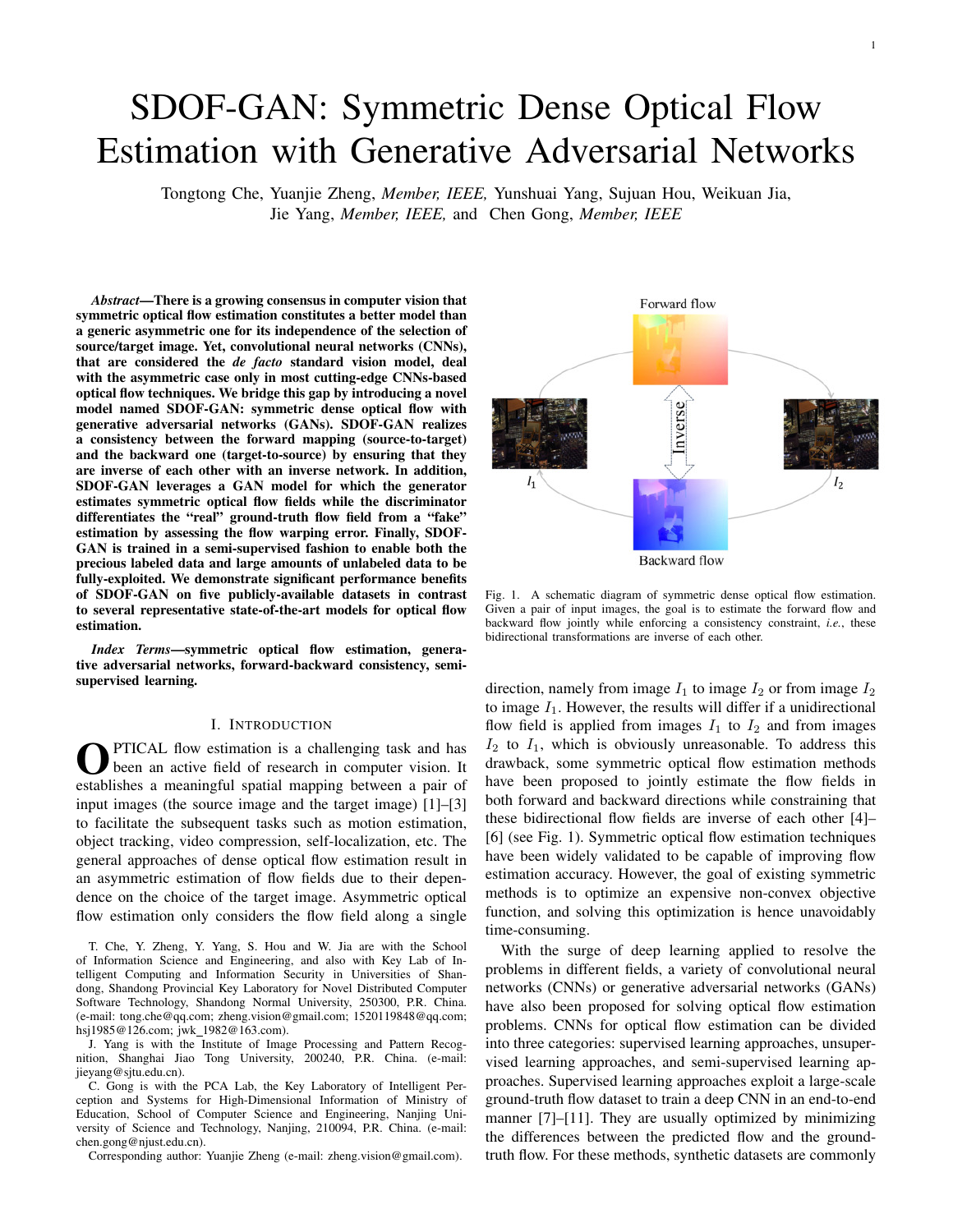used to avoid the high labor cost in creating ground-truth flow fields. In contrast, unsupervised learning methods are free from the requirement of supervision information (*i.e.*, the ground-truth flow), and the training process is driven by measuring brightness constancy and spatial smoothness of the estimated flow fields [12]–[16]. However, the assumption of brightness constancy clearly lacks the robustness to complex motion, especially on the boundaries of objects in motion. Although the unsupervised learning algorithms show a potential to outperform supervised learning approaches in certain conditions (*e.g.*, the images with simple scenarios), they still cannot exceed the performance of the classical optical flow estimation method in complex motion scenarios. In contrast, semi-supervised learning techniques [17]–[19] are proposed to take full advantages of both labeled data and unlabeled data. Besides CNNs, GANs have also been used to resolve the optical flow estimation [18], [20]–[22] or the closely-related image registration tasks [23], [24] (as to be detailed in Sec. II). They achieve superior performances to conventional CNNs. However, it is worthy to point out that the training of GANs is generally unstable and complex, as they cannot control the reciprocity of the forward and backward flows.

Therefore, in this paper, we propose a novel algorithm for estimating symmetric dense optical flow with generative adversarial networks, which is termed "SDOF-GAN". SDOF-GAN model benefits from the symmetric constraint that realizes a consistency between the forward mapping (source-totarget) and the backward one (target-to-source) by ensuring that they are inverse of each other with an inverse network. This significantly reduces the function searching space, so the optimal solution can be found in a stable and efficient way. In addition, we exploit the adversarial mechanism [25] to learn the pattern of error map between the target image and the one warped from the source image using the "real" flow field or a "fake" estimation. This replaces the brightness constancy widely used in general CNN-based optical flow estimation methods, allowing for an end-to-end estimation of the flow field, and eliminating the requirement of the time-costing energy function minimization process. Moreover, we formulate our SDOF-GAN for symmetric optical flow estimation in a semi-supervised learning manner. The generator of our SDOF-GAN is trained by making use of supervised information as well as unsupervised cues to incorporate the best of both worlds. This is better than the traditional supervised methods [7]–[9] as the synthetic datasets used by supervised methods do not match the characteristics of real data, and is also better than the unsupervised methods [12]–[16] as the training process is completely driven by measuring brightness constancy and spatial smoothness of the estimated flow fields. Compared with the general GAN for dealing with various unsupervised tasks, our SDOF-GAN is designed under the semi-supervised setting which introduces scarce yet valuable supervision information. This also helps to make the training of SDOF-GAN stable and efficient. The discriminator is trained in a supervised learning manner that distinguishes the pattern of the error map between the target image and the one warped from the source image using the ground-truth flow or the estimated flow. The experimental results on five publicly available datasets show

that the SDOF-GAN outperforms several representative stateof-the-art methods.

The major contributions of our work are as follows:

- We introduce an early deep learning framework for accomplishing symmetric optical flow estimation. It is realized by an inverse network with a forward-backward consistency constraint and can improve the estimation accuracy by eliminating the estimation bias of singledirectional optical flow estimation techniques.
- We bring in a GAN structure targeting a more accurate estimation of symmetric optical flow. It replaces the brightness constancy assumption used commonly in traditional optical flow methods with a discrimination capability to capture the spatial structure of flow-warperror map.
- We equip our symmetric optical flow estimation with a semi-supervised learning strategy which harnesses the precious labeled data as well as large amounts of unlabeled data.

#### II. RELATED WORK

In this part, we review the works that are related to our research from the following three aspects.

## *A. Dense Optical Flow Estimation*

Traditionally, the variational approach [2] is widely adopted for dense optical flow estimation by minimizing an objective function which captures the optical flow constraint and maintains smoothness constraint. For example, Weinzaepfel et al. [26] proposed a descriptor matching algorithm that blends a matching algorithm with a variational approach for estimating optical flow. Besides, a multi-resolution framework [27] is designed for the accurate optical flow estimation. One serious drawback of these methods lies in the high computational cost. To overcome time-consuming estimation of features, an effective method [28] leveraging coded motion information has been proposed to obtain fast and high-quality motion field estimation. Moreover, CNN-based framework such as FlowNet [7] is proposed, which learns to estimate optical flow by training on ground-truth data and a large synthetic data in a supervised manner. Subsequently, an end-to-end learning method of optical flow, *i.e.*, FlowNet2.0 [8], has been proposed of which the quality and speed of the optical flow estimation are improved when compared with FlowNet. These supervised methods require a lot of data with ground-truth that are manually synthesized. Unfortunately, most synthetic data do not reflect the complexity of real data, such as brightness differences, occlusion, noise, etc. Besides, the flow learned by these supervised methods might be biased because of the selected ground-truth flow. To overcome this problem, the unsupervised learning framework was proposed to exploit the unlabeled data. For example, Yu et al. [13] presented an endto-end CNN framework for optical flow prediction by measuring photometric constancy over time, and models the expected variation of flow across the two images. However, most of the unsupervised learning approaches require the assumptions of brightness uniformity and spatial smoothness as well as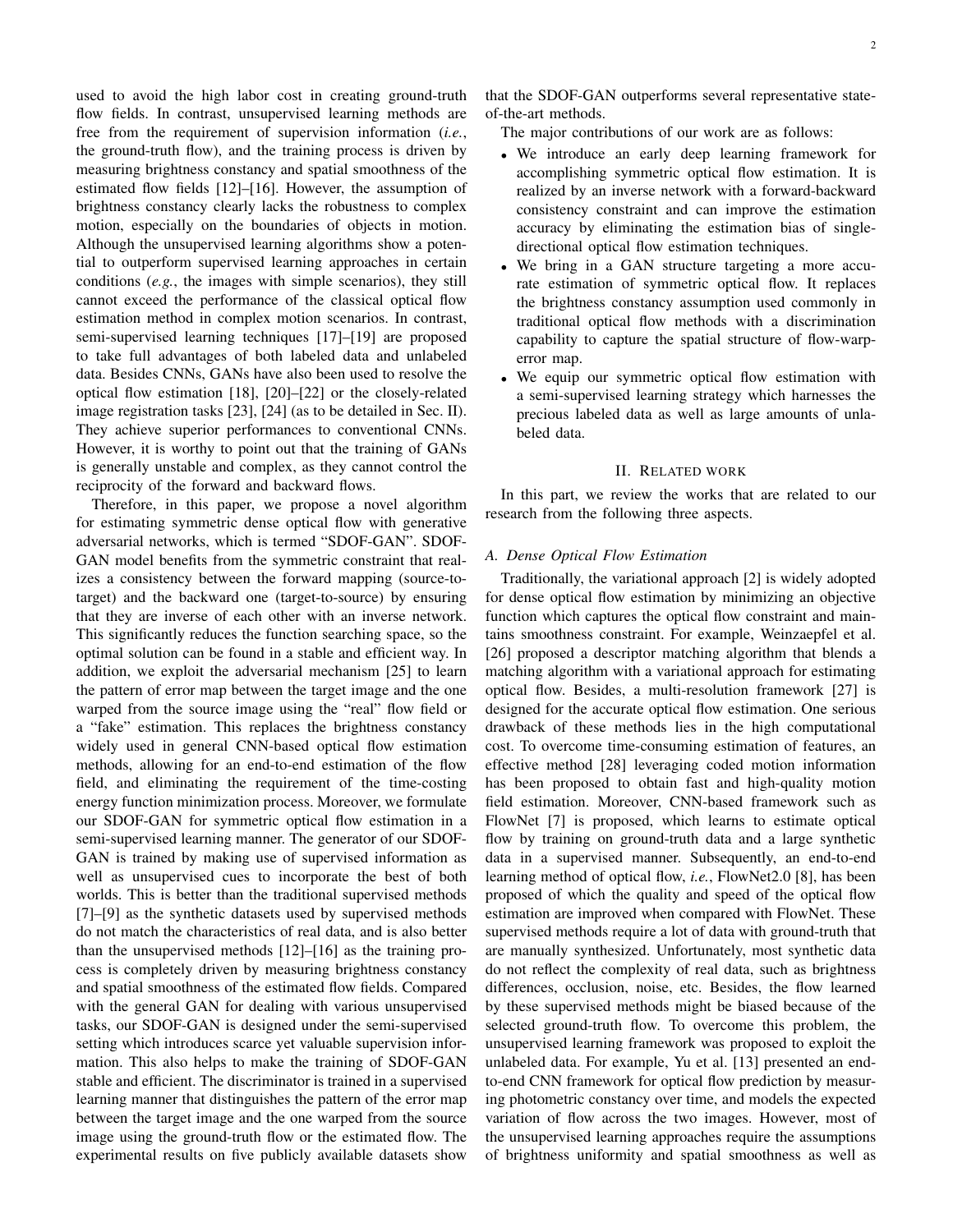a coarse-to-fine image alignment loss, which leads to high computational complexity. Since both supervised learning and unsupervised learning methods have their own shortcomings in the training stage, some semi-supervised methods that combine their advantages have emerged. In [17], the sparse ground-truth data are used for supervised depth estimation on single image, while the deep network is developed to predict dense depth maps through an unsupervised image alignment loss. Besides, Lai et al. [18] leveraged both the labeled and unlabeled data for motion analysis on optical flow, which does not rely on the assumptions of brightness constancy and spatial smoothness.

In summary, existing deep-learning methods are typically used to estimate the optical flow in a single direction and ignore the inverse-consistent property of flow between two images. Inspired by traditional inverse-consistent approaches [4]–[6], we propose to estimate the flow fields from two reciprocal directions simultaneously and enforce the consistency constraint to ensure that these bidirectional flow fields are inverse mappings of one another.

## *B. Symmetric Transformation Estimation*

Symmetric transformation estimation can help to deal with the problems caused by the bias in generic directional transformation estimation. Up to now, a variety of symmetric transformation estimation algorithms have been devised to calculate the displacement or flow between two images in the field of computer vision. In terms of image registration, the work of [29] jointly estimates the forward and reverse transformations between two images by linear-elasticity, and it gives satisfactory registration results. Zhang et al. [30] proposed an inverse-consistent deep network (ICNet) for unsupervised image registration, which enforces that the two images are symmetrically deformed toward one another. For optical flow estimation, a symmetric optical flow method [4] has been proposed to estimate the flow field symmetrically via using a combination of the flows in both directions. Moreover, Hur et al. [6] utilized forward-backward consistency term for symmetric optical flow estimation, which jointly estimates optical flow in both forward and backward directions. Similarly, Alvarez et al. [5] provided a symmetric variational approach to recover a dense flow field map from two images. These methods effectively solve the symmetric transformation estimation and avoid the paranoia of unidirectional deformation. However, most of these methods rely on the assumption on brightness constancy or spatial smoothness, which are usually not satisfied in complex scenarios.

## *C. Generative Adversarial Networks*

GAN was initially developed by Goodfellow et al. [25], which contains a discriminator and a generator with adversarial losses. The goal of the generator network is to map random vectors to real images, and the goal of the discriminator is to distinguish the generated images from the real images. In computer vision, GANs have been widely used in various fields such as image synthesis [31]–[33], image translation [34]–[36], and super-resolution [37], [38]. In recent years, the frameworks of GAN have been successfully applied to optical flow [18], [20]–[22] because GAN-based architecture can replace the brightness constancy widely used in general

CNN-based optical flow estimation methods, allowing for an end-to-end estimation of the flow field, and eliminating the requirement of the time-costing energy function minimization process. For example, Thakur et al. [21] proposed a conditional adversarial network for estimating scene flow from stereo images obtained at different time instances. A conditional GAN based semi-supervised single-directional optical flow estimation was proposed [18] using both labeled and unlabeled data. Although these GAN-based models have achieved considerable results, they do not take into account the symmetric properties of the optical flow. Consequently, motivated by [18], here we propose an end-to-end symmetric optical flow estimation method based on GAN framework and enforce the motions of corresponding pixels in the forward flow map and backward flow map to be inverse of one another.

#### *D. Semi-supervised Learning*

Semi-supervised learning is a learning strategy which refers to use readily available unlabeled data to improve supervised learning tasks when the labeled data are scarce or expensive. Ting et al. [39] proposed a semi-supervised framework consisted of unsupervised pretraining, supervised fine-tuning on ImageNet, outperforming standard supervised or unsupervised methods. Lai et al. [18] leveraged both the labeled and unlabeled data for motion analysis on optical flow, which does not rely on the assumptions of brightness constancy and spatial smoothness. Sedghi et al. [40] used a semi-supervised learning strategy for multi-modal image registration, which reduced the requirement for well-registered training data. Hering et al. [41] proposed a weakly-supervised approach, which combines the prior information of segmentation labels with an energy-based distance metric for deformable cardiac image registration. Semi-supervised learning has tremendous practical value because it can alleviate the limitations of costly data annotation and comprehensively utilize both labeled and unlabeled data to achieve better performance than supervised learning with only a handful of labeled data.

#### III. PROBLEM DEFINITION

The problem of optical flow estimation is traditionally defined as: given two images  $\{I_1, I_2\}$ , then the goal is to find the flow mapping  $\phi$  that maps one image  $I_1$  into the second image  $I_2$ . The mapping of flow field  $\phi$  is optimized by minimizing the following loss function:

$$
\min_{\phi} \mathcal{L}_{data}(I_1, I_2, \phi) + \mathcal{L}_{smooth}(\phi),\tag{1}
$$

where  $\mathcal{L}_{data}$  measures the photometric differences between the warped image according to the predicted flow and its corresponding reference image, and  $\mathcal{L}_{smooth}$  is used to control the spatial smoothness of the flow field.

For general symmetric optical flow estimation methods, they aim to find the inverse results by forcing the data term  $\mathcal{L}_{data}$ and the regularization term  $\mathcal{L}_{smooth}$  to be symmetric if we exchange source images. The design of the network relies on the losses of brightness constancy and spatial smoothness.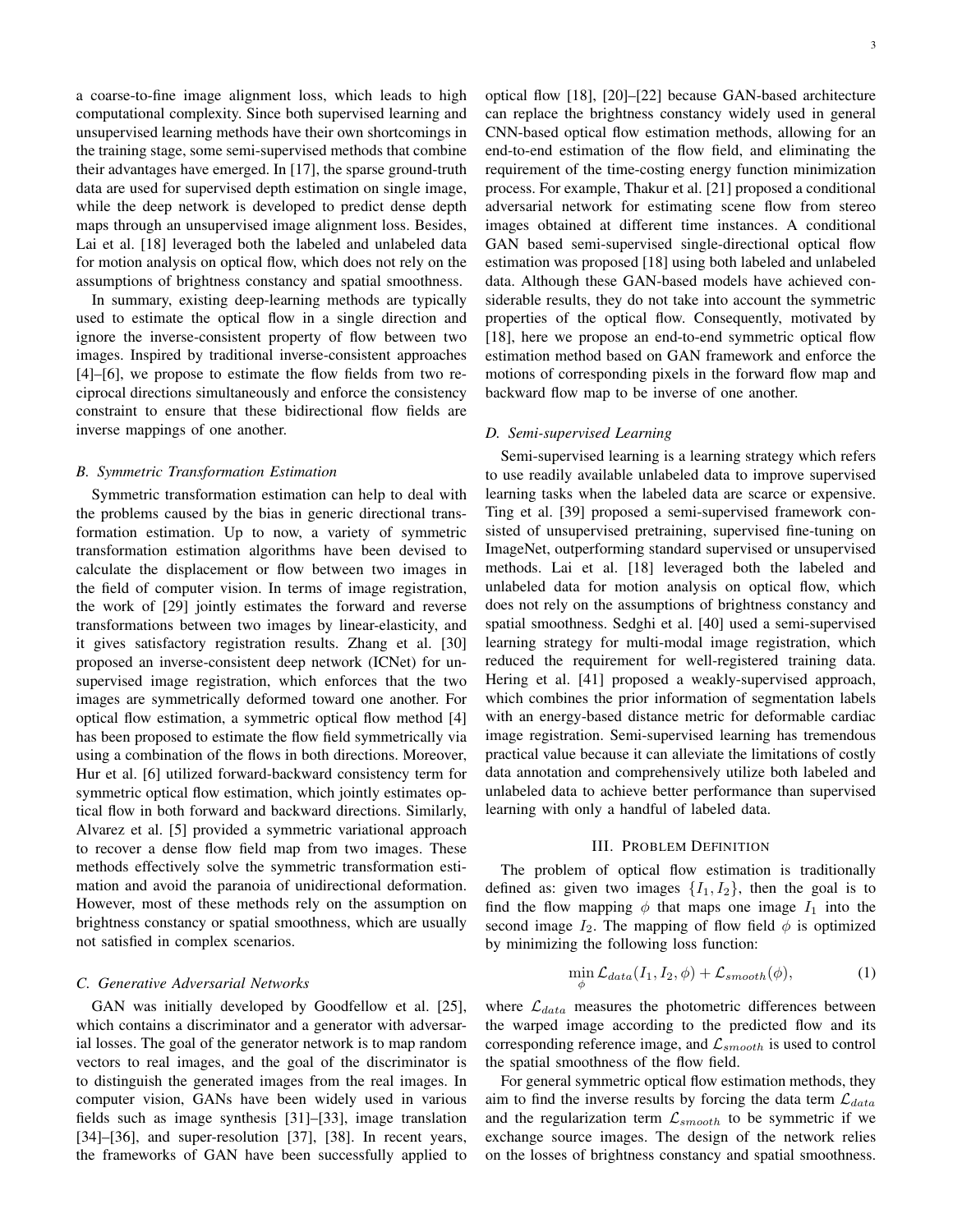

Fig. 2. Schematic illustration of our method, which includes two stages of adversarial training. (a) The updating of generators  $G^f$  and  $G^b$  with a pair of labeled images or unlabeled images. The supervised loss  $\mathcal{L}_{sup}$  indicated by the dotted line only acts when the labeled images are taken as inputs. The parameters of two generators  $G<sup>f</sup>$  and  $G<sup>b</sup>$  are shared. The discriminators are fixed when the generators are updated. (b) The updating of discriminators  $D<sup>f</sup>$ and  $D<sup>b</sup>$  based on the ground-truth flow warping error and the flow warping error from the estimated flow. The two discriminators  $D<sup>f</sup>$  and  $D<sup>b</sup>$  also share parameters and the generators are fixed when the discriminators are updated.

Mathematically, symmetric optical flow estimation can be formulated as follows:

$$
\mathcal{L}_{data}(I_1, I_2, \phi^f) = \mathcal{L}_{data}(I_2, I_1, \tilde{\phi}^f),
$$
\n
$$
\mathcal{L}_{data}(I_1, I_2, \phi^f) = \mathcal{L}_{data}(I_2, I_1, \tilde{\phi}^f),
$$
\n
$$
(2)
$$

$$
\mathcal{L}_{data}(I_2, I_1, \phi^b) = \mathcal{L}_{data}(I_1, I_2, \tilde{\phi}^b), \tag{2}
$$

$$
\mathcal{L}_{smooth}(\phi^f) = \mathcal{L}_{smooth}(\tilde{\phi}^b),
$$
  

$$
\mathcal{L}_{smooth}(\phi^b) = \mathcal{L}_{smooth}(\tilde{\phi}^f),
$$
 (3)

where  $\phi^f$  is the dense forward flow field from  $I_1$  to  $I_2$ ,  $\phi^b$  is the dense backward flow field from  $I_2$  to  $I_1$ ,  $\phi^f$  denotes the inverse flow of flow  $\phi^f$ , and  $\tilde{\phi}^b$  denotes the inverse flow of flow  $\phi^b$ .

**Data Term**  $\mathcal{L}_{data}$ . The goal of the data term is to measure the photometric differences between the warped image according to the predicted forward/backward flow and its corresponding reference image. By utilizing the generalized Charbonnier penalty function [13] as the photometric difference metric, the loss of data term can be defined as follows:

$$
\mathcal{L}_{data} = \rho(I_1 - \mathcal{T}(I_2, \phi^f)) + \rho(I_2 - \mathcal{T}(I_1, \phi^b)), \quad (4)
$$

where  $\rho(\cdot)$  denotes a robust difference measurement function to penalize photometric differences. The function  $\rho(\cdot)$  is imposed on  $I_1 - \mathcal{T}(I_2, \phi^f)$  and  $I_2 - \mathcal{T}(I_1, \phi^b)$  that represent forward and backward flow warping errors, respectively. The function  $\mathcal{T}(\cdot)$  is a spatial transformation operation to warp  $I_1$ with  $\phi^b$  or warp  $I_2$  with  $\phi^f$  by using the bilinear interpolation [42]. The general deep learning-based methods that aim to minimize  $I_1 - \mathcal{T}(I_2, \phi^f)$  and  $I_2 - \mathcal{T}(I_1, \phi^b)$  will lead the  $\mathcal{L}_{data}$  to gradually approach to zero.

**Regularization Term**  $\mathcal{L}_{smooth}$ . To ensure the spatial smoothness of flow field between two images, the regularization term  $\mathcal{L}_{smooth}$  controls the continuity in space, which is expressed as:

$$
\mathcal{L}_{smooth} = \lambda_1 \|\nabla^2 \phi^f\|_2^2 + \lambda_2 \|\nabla^2 \phi^b\|_2^2, \tag{5}
$$

where  $\nabla^2$  represents the Laplacian operator, and  $\lambda_1$ ,  $\lambda_2$  are the nonnegative weighting parameters.

## IV. THE PROPOSED METHOD

This section introduces our proposed method. First, we give a structure overview of the proposed SDOF-GAN and describe each of its components in detail. Then, we will introduce the network with forward-backward consistency loss, supervised loss, and an adversarial loss, which constitute the objective function of our network.

## *A. Algorithm Overview*

Our goal is to train a symmetric optical flow estimation network in a semi-supervised manner. We achieve this by embedding the forward-backward consistency constraint into GAN, which does not require making the assumption of brightness constancy. Given two images  $I_1$  and  $I_2$ , our proposed SDOF-GAN simultaneously estimates two transformations, namely  $\phi^f$ : from  $I_1$  to  $I_2$ , and  $\phi^b$ : from  $I_2$  to  $I_1$ . As shown in Fig. 2, our proposed SDOF-GAN is mainly trained in two phases, namely generators updating and discriminators updating.

*1) Generators Updating:* For the stage of updating generator networks, we design two generators  $G<sup>f</sup>$  and  $G<sup>b</sup>$  and an inverse network, to jointly estimate optical flow fields in both directions.

The parameters of generators  $G<sup>f</sup>$  and  $G<sup>b</sup>$  are shared, and  $G<sup>f</sup>$  and  $G<sup>b</sup>$  are trained to generate more realistic flows that are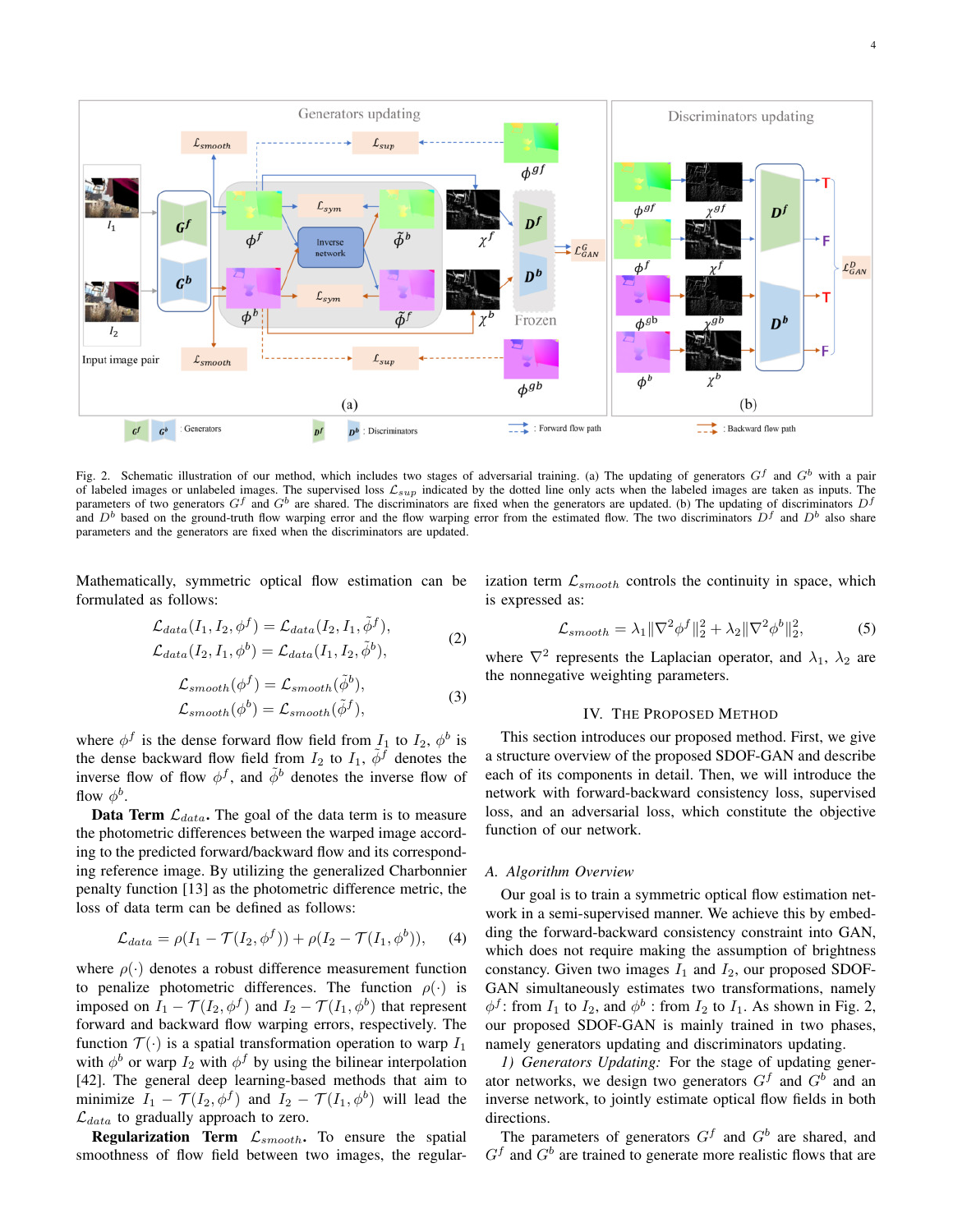

Fig. 3. The detailed network structure of the generator  $G$ . (a) The whole architecture of  $G$  consists of an encoder with five residual blocks and a decoder with four times upsampling operation ("Up" is short for "Upsampling"). (b) Schematic illustration of the residual block. The residual is obtained from three successive convolutions, and each convolution is followed by ReLU and BN. In particular, the 5th residual block does not contain a pooling operation.

difficult for the discriminators to distinguish between true and false. We exploit a semi-supervised learning strategy that uses both labeled data with the ground-truth flow and unlabeled data without any ground-truth information. For labeled data, we learn flow fields using labeled image pairs by optimizing a supervision loss  $\mathcal{L}_{sup}$  (as described in Sec. IV-B). The groundtruth information provides a definite cue for measuring the correctness of flow prediction during training. Notably, the ground-truth forward flow  $\phi^{gf}$ , and the ground-truth backward flow  $\phi^{gb}$  are inverse to each other. The unsupervised flow estimation complements to the ground-truth by a large number of unlabeled training images, which ensures low training costs and algorithm robustness. For unlabeled data, the networks are optimized by minimizing the adversarial loss  $\mathcal{L}_{GAN}^{G}$  (as described in Sec. IV-B) based on discriminator networks. The discriminators can automatically judge whether the flow is positive by learning the pattern of flow warping error.

The inverse network is designed to generate inverse flow  $(e.g., \tilde{\phi}^f)$  of each flow  $(e.g., \phi^f)$ . Our goal is to ensure that the bidirectional flows are inverse to each other, that is to say,  $\tilde{\phi}^f$  is equal to  $\phi^b$ . The forward-backward consistency is implemented via an inverse network and a symmetry loss  $\mathcal{L}_{sym}$  (as described in Sec. IV-B), which can ensure that the bidirectional flow fields are inverse to each other. The generator networks for bidirectional flows are correlated by enforcing a forward-backward consistency constraint over their outputs.

*2) Discriminators Updating:* For the stage of updating discriminator networks, we design two discriminators  $D<sup>f</sup>$  and  $D<sup>b</sup>$  to distinguish whether the estimated flow is "real" or "fake". Two cases are fed into the discriminator alternatively, namely the positive case where the flow warping error is generated by ground-truth flow, and the negative case where the flow warping error is generated by the predicted flow. Since the training of the discriminator requires ground-truth information, only the labeled image pairs are involved in this step. These two discriminator modules ( $D<sup>f</sup>$  and  $D<sup>b</sup>$ ) also share network parameters, and they are updated alternately with the generators.

#### *B. Loss Functions and Objective*

This part introduces the loss functions and the resultant objective function for our method.

*1) Symmetry Loss (Forward-Backward Consistency Loss) :* In order to achieve a symmetric estimation of the bidirectional optical flow, the symmetry loss is proposed to penalize the motion differences between two flow fields from the corresponding inverse mappings. It can enforce the forward flow  $\phi^f$  (from  $I_1$  to  $I_2$ ) and the backward flow  $\phi^b$  (from  $I_2$  to  $I_1$ ) to be inverse to one another. Besides, we consider that occlusion occurs when multiple objects in a complex scene move with different displacements and overlap each other in consecutive frames. The deformations of the occluded pixels are difficult to maintain inverse consistency. Thus, we exploit the bidirectional inconsistency check to handle the region of occlusion [16], [43]. We mark one pixel as occluded when the mismatch between the forward flow  $\phi^f$  and the backward flow  $\phi^b$  is too large. Taking forward occlusion map  $O^f$  as an example, a pixel is considered to be occluded whenever it violates the following constraint:

$$
|\phi^f(x) + \phi^b(x + \phi^f(x))|^2
$$
  

$$
< \alpha_1 (|\phi^f(x)|^2 + |\phi^b(x + \phi^f(x))|^2) + \alpha_2.
$$
 (6)

The occluded pixel is set to 1, and 0 otherwise. We obtain the backward occlusion map  $O<sup>b</sup>$  in the same way by simply changing  $\phi^f$  and  $\phi^b$  in Eq. (6). We set  $\alpha_1 = 0.01$  and  $\alpha_2 = 0.5$ in all of our experiments. Therefore, the proposed symmetry loss at all non-occluded pixels  $x$  can be defined as:

$$
\mathcal{L}_{sym} = (1 - O^f) \cdot ||\phi^f - \tilde{\phi}^b||_2^2 + (1 - O^b) \cdot ||\phi^b - \tilde{\phi}^f||_2^2, (7)
$$

where  $\tilde{\phi}^f$  and  $\tilde{\phi}^b$  are generated by inverse network which will be detailed in Sec. V-B.

*2) Supervised Loss:* Similar to the End Point Error (EPE) in [18], we use supervised loss term to measure the shifts of the predicted flow field of pixels from the ground-truth flow field, namely:

$$
\mathcal{L}_{sup} = \|\phi^f - \phi^{gf}\|_2^2 + \|\phi^b - \phi^{gb}\|_2^2, \tag{8}
$$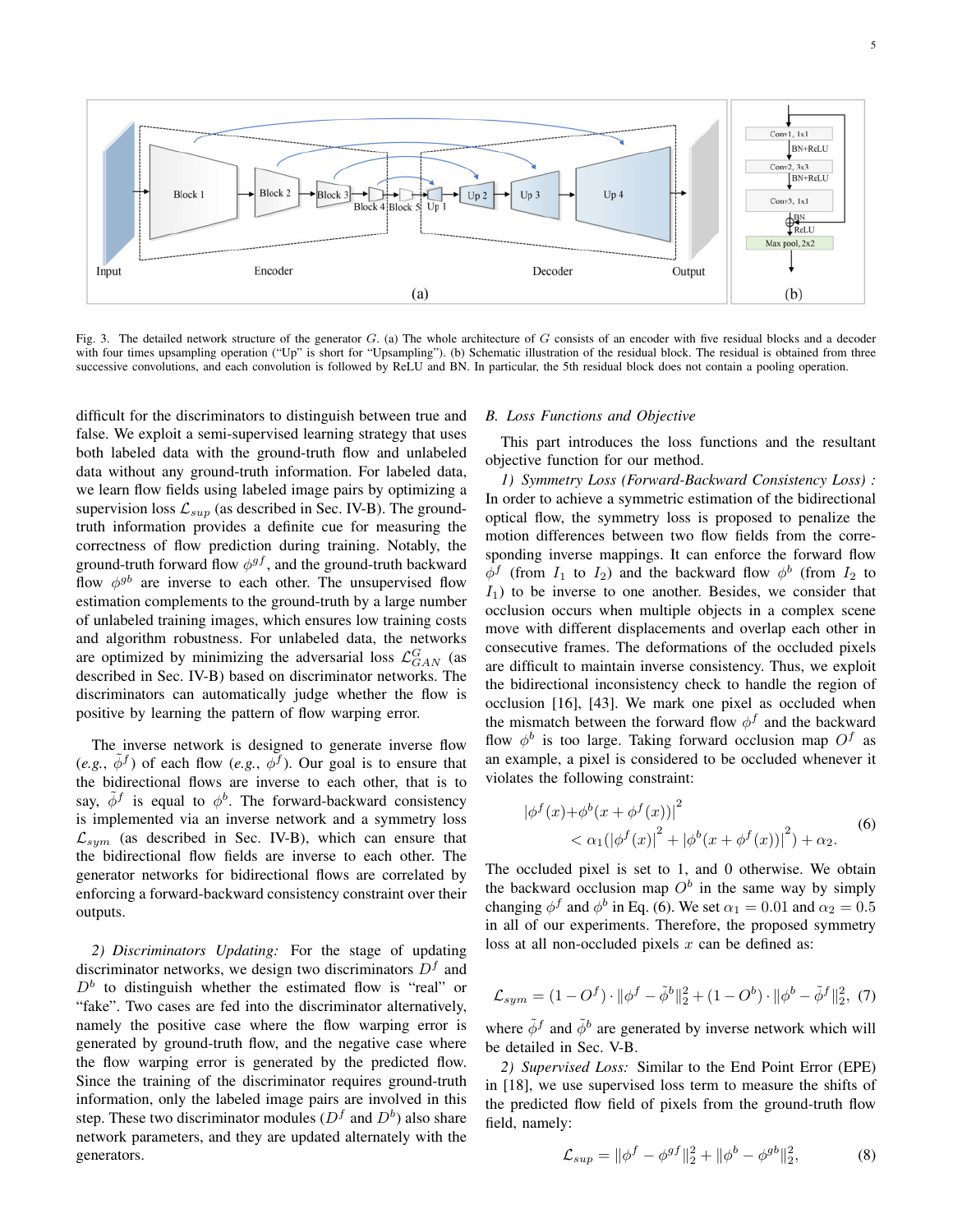where  $\phi^{gf}$ ,  $\phi^{gb}$  denote the ground-truth forward flow and the ground-truth backward flow, respectively. Therefore, SDOF-GAN aims to minimize the  $\mathcal{L}_{sup}$  for labeled images with the ground-truth flow.

*3) Adversarial Loss:* To train the generator G and discriminator D with semi-supervised learning on both labeled images and unlabeled images, an adversarial loss [25], [34] is applied to force the generated flow to be indistinguishable from the ground-truth flow. For our generator  $G = \{G^f, G^b\}$ and discriminator  $D = \{D^f, D^b\}$ , the adversarial loss for training GAN can be expressed as:

$$
\mathcal{L}_{GAN}(G, D, \chi^g, \chi) = \mathbb{E}_{\chi^g}[\log D(\chi^g)] + \mathbb{E}_{\chi}[\log(1 - D(\chi))],
$$
\n(9)

where  $\chi = {\{\chi^f, \chi^b\}}$  denotes the generated flow warping error and  $\chi^g = {\chi^{gf}, \chi^{gb}}$  is the ground-truth flow warping error. Note that the  $\chi^f = I_1 - \mathcal{T}(I_2, \phi^f)$  can be expressed as the generated forward flow warping error and  $\chi^b = I_2 - \mathcal{T}(I_1, \phi^b)$ can be expressed as generated backward flow warping error. Similarly,  $\chi^{gf} = I_1 - \mathcal{T}(I_2, \phi^{gf})$  and  $\chi^{gb} = I_2 - \mathcal{T}(I_1, \phi^{gb})$ can be understood as the ground-truth forward flow warping error and the ground-truth backward flow warping error, respectively.

*4) Objective Function:* The proposed SDOF-GAN is optimized by minimizing the loss of the generator and meanwhile maximizing the loss of the discriminator. Consequently, our full objective is defined as:

$$
\mathcal{L}(G, D) = \mathcal{L}_{GAN}(G, D, \chi^g, \chi) + \lambda_1 \mathcal{L}_{smooth}(G) + \lambda_2 \mathcal{L}_{sym}(G, \tilde{\phi}) + \lambda_3 \mathcal{L}_{sup}(G, \phi^g),
$$
(10)

where  $\phi^g = {\phi^{gf}, \phi^{gb}}$  denotes ground-truth flow, and  $\tilde{\phi} =$  $\{\tilde{\phi}^f, \tilde{\phi}^b\}$  is the inverse flow of each estimated flow. Three parameters  $\lambda_1$ ,  $\lambda_2$  and  $\lambda_3$  are used to control the relative importance of all terms. The goal of SDOF-GAN can be described as a maximizing minimization problem, namely:

$$
\min_{G} \max_{D} \mathcal{L}(G, D). \tag{11}
$$

#### *C. Adversarial Training*

Our SDOF-GAN model is implemented in a semisupervised strategy with alternate training of the generator G and the discriminator D (*e.g.*, fix D when training G). Convergence occurs when the discriminator cannot distinguish the positive case and the negative case. For both the labeled and unlabeled images, training  $G$  is driven by one symmetry loss  $\mathcal{L}_{sym}$  controlling the consistency of the forward and backward optical flows, a spatial smoothness loss  $\mathcal{L}_{smooth}$ characterizing local smoothness of the deformation field, and an adversarial loss  $\mathcal{L}_{GAN}^{G}$ . Our objective for updating G using unlabeled images is then written as:

$$
\mathcal{L}_G^u = \mathcal{L}_{GAN}^G + \lambda_1 \mathcal{L}_{smooth}(G) + \lambda_2 \mathcal{L}_{sym}(G, \tilde{\phi}), \qquad (12)
$$

where  $\mathcal{L}_{GAN}^{G} = -D(\chi)$ . For the labeled images, we additionally use a supervision loss  $\mathcal{L}_{sup}$  with which the groundtruth flow participates in the training process. The objective for updating G using labeled images can thus be expressed as:

$$
\mathcal{L}_G^s = \mathcal{L}_{GAN}^G + \lambda_1 \mathcal{L}_{smooth}(G) + \lambda_2 \mathcal{L}_{sym}(G, \tilde{\phi}) + \lambda_3 \mathcal{L}_{sup}(G, \phi^g).
$$
 (13)

We train  $D$  to determine whether the flow is "real" or "fake" by maximizing the adversarial loss  $\mathcal{L}_{GAN}^D$ . Consequently, the objective for updating  $D$  using labeled images can be expressed as:

$$
\mathcal{L}_{GAN}^D = -\log D(\chi^g) - \log(1 - D(\chi)).\tag{14}
$$

## V. NETWORK STRUCTURE AND IMPLEMENTATION

This section introduces the employed network architecture and implementation details for predicting the high-precision optical flow.

## *A. Generator*

As shown in Fig. 3, our generator  $G$  takes full advantage of the residual block [44] and U-Net architecture [45]. In the encoder, we exploit a ResNet-style network with five blocks that combine the features from shallow and deep layers by using the deformed residual unit of ResNet. The network can avoid vanishing gradient problem by the bypass connections in the residual block during backpropagation. The residual block of ResNet50 is illustrated in the right panel of Fig. 3. There are three successive convolution layers with stride 1. The first convolution layer and the third convolution layer use  $1 \times 1$ convolutional filters, and the size of convolutional filters in the second convolution layer is  $3\times3$ . Except for the last residual block, three convolutions in each residual block are followed by a  $2\times 2$  max-pooling layer with stride 2. Additionally, we exploit ReLU activation function [46] and batch normalization (BN) [47] at the output of the convolutions. Note that ReLU and BN are not used at the inputs to the sum operation of the residual blocks. Instead, ReLU comes after the sum operation. The output of the encoder acts as an input to the decoder. The decoder contains four upsampling operations (deconvolution layers) and two successive convolution layers (the same as the convolution layers of blocks without sum operation). Furthermore, to recover the flow details, skip connections are utilized between corresponding layers in encoder and decoder to combine the high-frequency features from the contracting path with up-sampled output.

## *B. Inverse Network*

We use an inverse network to compute the inverse flow  $\phi$  of flow  $\phi$  based on [48] as shown in Fig. 4. Taking the forward optical flow  $\phi^f$  as an example, we first calculate the negative flow  $-\phi^f$  of flow  $\phi^f$ . Next, the inverse network takes the flow  $\phi^f$  (in the  $I_2$  space) and the negative flow  $-\phi^f$  (in the  $I_2$ space) as inputs. We finally obtain the standard inverse flow  $\phi^f$ (in the  $I_1$  space) via a differentiable transformation operation which is similar to [13], [42]. Specifically, the localization step of Spatial Transformer Network [42] is not required in our work, because the flow prediction,  $\phi^f$ , provides the necessary parameters for the mapping between bidirectional flow fields.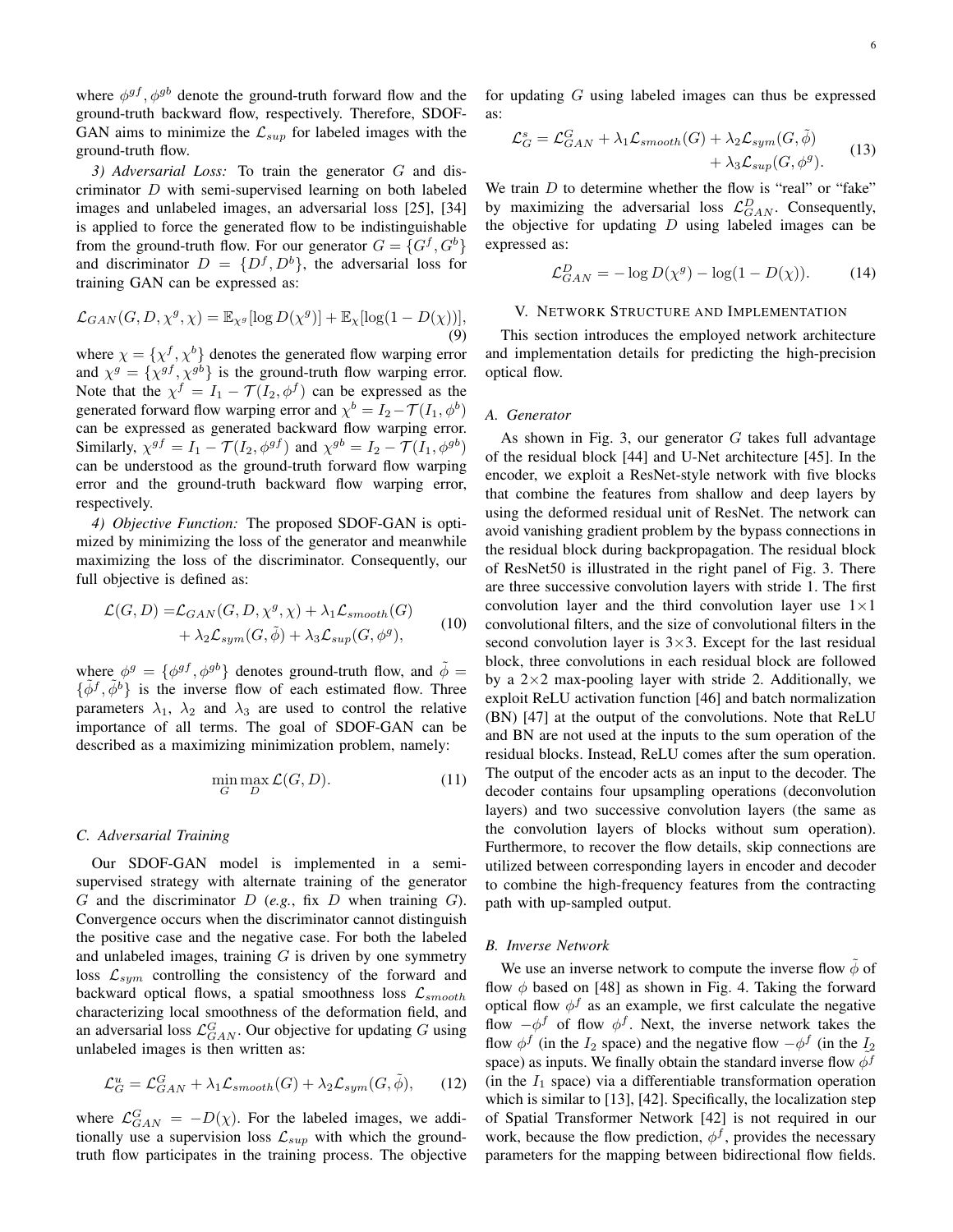

Fig. 4. Illustration of the inverse network. The generation process of the inverse flow is explained by taking the forward optical flow as an example.

Spatial Transformer Network [42] is applied to perform two steps here, namely sampling grid generation and differentiable image sampling. In this way, the differences of flow  $\phi^b$  and the inverse flow  $\phi^f$  can be obtained by forward-backward consistency loss that further guides the network optimization.

## *C. Discriminator*

Our discriminator  $D$  is trained to solve the maximization problem in Eq. (11), which leverages the patchGAN [34] to distinguish whether an overlapping patch is "real" or "fake", rather than to distinguish the whole image. Such an approach has fewer parameters compared with the entire image as input, and it is suitable for the images with arbitrary size. Both the ground-truth flow warping error and the flow warping error from the predicted flow are taken as inputs to  $D$ , and the output is a binary discriminant value.

#### *D. Implementation Details*

The entire network containing the generators and the discriminators is implemented via using Pytorch [49]. The input to the network is in the form of six-channel images which are obtained by directly concatenating two source images. Each network is trained on the NVIDIA Tesla V100 GPUs, using Adam optimization [50]. In order to improve the stability of the model, we train the network using a strategy that gradually decays the learning rate. We set the initial learning rate as 0.0001 and then multiply by 0.5 every 100k iterations after the first 200k iterations. We train the network for 50 epochs in total. We tune the weighting parameters  $\lambda_1$ ,  $\lambda_2$  and  $\lambda_3$  based on grid search in the range [0.001, 0.01, 0.1, 1], and finally choose the best performing combination  $\lambda_1 = 0.01$ ,  $\lambda_2 = 0.1$ , and  $\lambda_3 = 0.01$ .

#### VI. EXPERIMENTS

To evaluate the performance of our proposed framework, we compare our SDOF-GAN with state-of-the-art optical flow estimation algorithms in this section. Then the ablation studies are conducted to verify the effectiveness of our contributions. The computational costs of different methods are also investigated.

## *A. Experimental Settings*

We exploit several publicly available datasets to train and evaluate our network, which include FlyingChairs [7], FlyingThings3D [51], KITTI raw dataset [52], KITTI 2012 [53], KITTI 2015 [54], and MPI-Sintel [55]. The FlyingChairs dataset is a synthetic dataset with the dense ground-truth forward flow by applying affine transformations to images. It is collected from Flickr and a publicly available set of renderings for 3D chair models. It contains 22232 training image pairs and 640 test image pairs. The FlyingThings3D can be seen as a three-dimensional version of FlyingChairs. It is a synthetic scene dataset with ground-truth flow in forward and backward directions and contains 25000 stereo frames. Compared with the images in FlyingChairs which only have plane transformation, the images in FlyingThings3D have real 3D motion and brightness changes, and also contain richer motion transformation information. The KITTI-related datasets are collected from real-world driving scenarios. The KITTI raw dataset is divided into the categories 'Road', 'City', 'Residential', 'Campus', and 'Person'. It contains about 48000 frames. The KITTI 2012 consists of 194 training image pairs and 195 test image pairs, while KITTI 2015 consists of 200 training image pairs and 200 test image pairs. They also provide ground-truth flow by 3D laser measurements from a Velodyne laser scanner, and the density per-frame is about 50%, resulting in sparse optical flow ground-truth. The MPI-Sintel dataset contains 1064 training image pairs and 564 test image pairs with dense ground-truth flow. There are two versions in the MPI-Sintel dataset, namely the clean version containing small motion, and the final version containing large motion blur.

Data Division. Since our model is semi-supervised, we use the raw dataset of KITTI as unlabeled data for training. For the selection of labeled data, we propose three different ways, namely only using FlyingChairs ("Chairs"), only using FlyingThings3D ("Things3D"), and the mixture of the two datasets ("Mixed"). The ground-truth backward flows in FlyingChairs and MPI-Sintel are synthesized by affine transformations, which are inverse to the ground-truth forward flows. The 1041 training image pairs from the MPI-Sintel dataset are used to fine-tune our network. We evaluate the performance of SDOF-GAN on KITTI 2012, KITTI 2015, MPI-Sintel, and the test image pairs of FlyingChairs.

Data Augmentation. To avoid overfitting, we follow the the semi-supervised optical flow estimation method [18] and do data augmentation from different ways on the images in the training datasets. We randomly rotate them with the angles in  $(-17°, 17°)$ , re-scaling them with the size in [1, 2], adding white Gaussian noise with a standard deviation from [0, 0.01], and changing the brightness, contrast, and saturation by using  $Color Jitter$  with the random factor in [0, 0.04].

Fine-tuning. Notably, the object types and motions contained in different datasets vary broadly, and a single dataset has a very limited number of data for training our network. To solve this problem, we follow [7] and train the proposed SDOF-GAN on FlyingChairs, FlyingThings3D, KITTI raw dataset, and then fine-tune the network on the training set of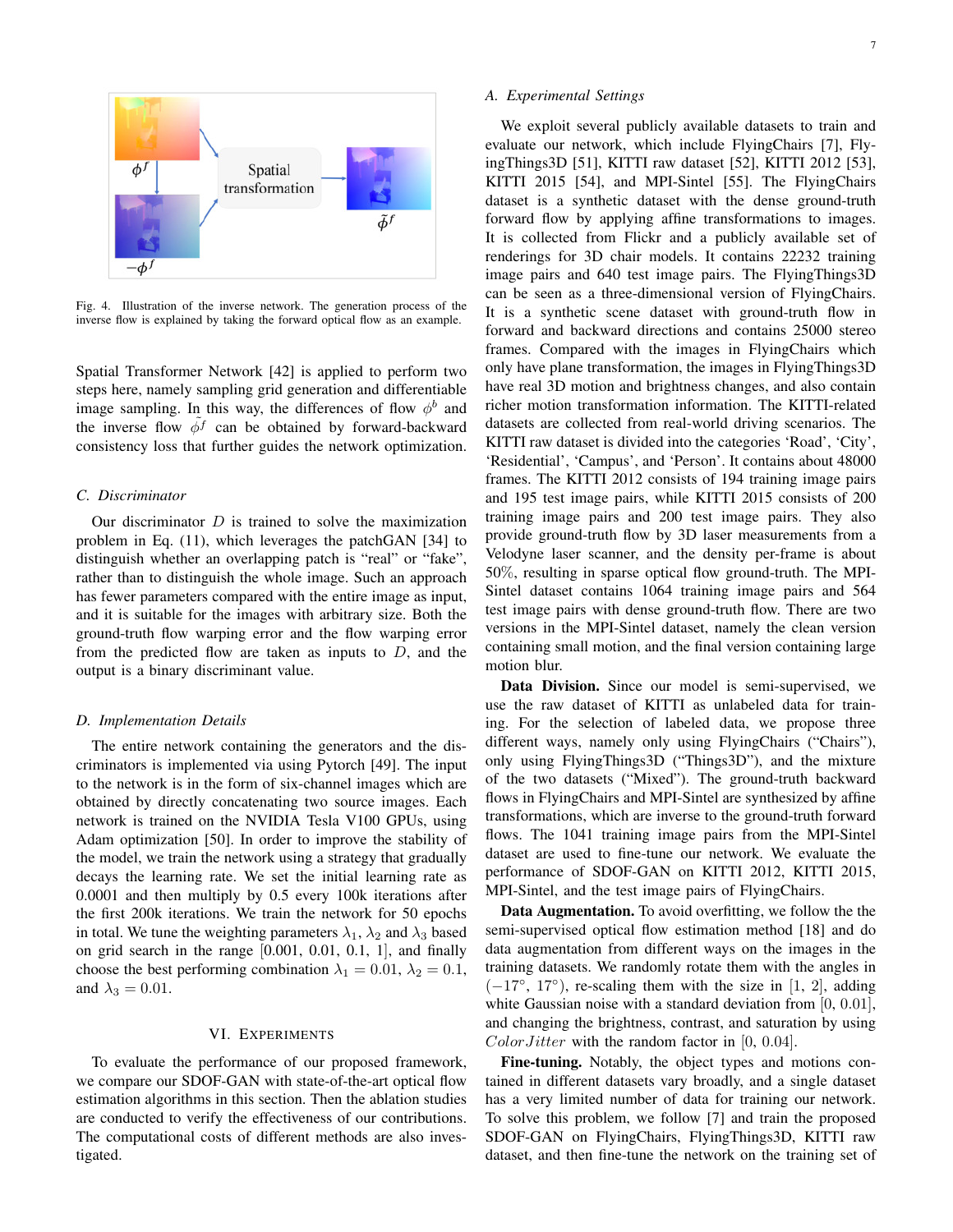MPI-Sintel.

Evaluation Metrics. We use two metrics for evaluating the performance of SDOF-GAN, which are described as follows:

- End point error (EPE) [18]: EPE is defined as the distance between the endpoints of the predicted flow and groundtruth flow. It is suitable for evaluating the performance of a method on the labeled data. In our experiments, we compute average EPE over all pixels by Eq. (8) for the images with the ground-truth flow.
- Percentage of erroneous pixels (Fl) [54]: Fl is the ratio of erroneous pixels averaged over all ground truth pixels of test images. We consider a pixel to be incorrectly estimated if the disparity or flow EPE is larger than 3 pixels or 5% of the ground-truth value. As mentioned, we denote the percentage of erroneous pixels over all pixels as "Fl-all", the error rate on foreground objects flow as "Fl-f", and the error rate on background motion as "Flb". By following [16], Fl is employed as an algorithm evaluation metric on KITTI benchmarks.

## *B. Comparisons with the State-of-the-art Methods*

We report the results of our network on the FlyingChairs, KITTI 2012, KITTI 2015, and MPI-Sintel benchmark datasets. We compare our method with two CNN-based supervised asymmetric methods (*i.e.*, FlowNet2.0 [8], SpyNet [9]), two CNN-based unsupervised asymmetric methods (*i.e.*, SelFlow [16], DDFlow [15]), a GAN-based semi-supervised asymmetric method (*i.e.*, SemiFlowGAN [18]), and a traditional symmetric optical flow prediction method (*i.e.*, MirrorFlow [6]). The SpyNet [9] used five pyramid levels with a minibatch size of 32 across all networks. For SelFlow [16], the supervised fine-tuned model is achieved by pre-training the unsupervised model in [16]. Note that SelFlow utilizes three frames, while all other methods use only two consecutive frames. Additionally, we fine-tune our network on MPI-Sintel dataset and compare the results with other fine-tuned baseline networks such as FlowNet2.0 [8], SpyNet [9], DDFlow [15], SelFlow [16], and SemiFlowGAN [18]. The fine-tuned SpyNet on the Driving dataset [56], while other methods are finetuned on the MPI-Sintel dataset. It is worth noting that for all asymmetric methods, the forward and backward flows are predicted separately.

We use different labeled datasets as training data, denoted as 'SDOF-GAN(Chairs)', 'SDOF-GAN(Things3D)' and 'SDOF-GAN(Mixed)'. From Table I, we can find that the SDOF-GAN shows a large performance difference under different labeled datasets. The network model training on a mixture of two labeled datasets is more robust because the FlyingChairs has plane transformation and the FlyingThings3D has realistic 3D motion and brightness changes. We finally select the pretrained model with the best performance which is trained on both datasets for further analysis. That is to say, the SDOF-GAN mentioned below is trained on a mixture of two labeled datasets as well as the KITTI raw dataset.

The detailed comparison results of different methods are shown in Table I. From this table, we have four important findings. Firstly, the SDOF-GAN outperforms asymmetric

prediction methods on almost all datasets. Our method without fine-tuning reduces the previous best EPE from 1.68 to 1.58 on the FlyingChairs dataset and achieves 23% relative improvement on the Sintel-Final dataset. This is benefited from the symmetric property of SDOF-GAN, which simultaneously predicts optical flow in both directions. Secondly, by comparing with the symmetric prediction method MirrorFlow, our SDOF-GAN without fine-tuning achieves state-of-the-art results on all three datasets, with EPE = 3.46 on Sintel-Clean, EPE =  $4.61$  on Sintel-Final, and Fl-all =  $8.22\%$  on KITTI 2015. The superior performances of our method to MirrorFlow indicate that GAN-based adversarial training can effectively improve the precision of optical flow estimation. Thirdly, our SDOF-GAN outperforms all unsupervised flow estimation methods on all datasets. Furthermore, the fine-tuned SDOF-GAN achieves  $EPE = 3.24$  on Sintel-Clean and  $EPE =$ 4.08 on Sintel-Final, which is even better than the results of supervised methods FlowNet2.0 [8], SpyNet [9] and fine-tuned SelFlow [16]. This shows that the semi-supervised strategy combined with the adversarial training effectively improves the performance of the algorithm by learning from the labeled and unlabeled data. Finally, we see an improvement of EPE by fine-tuning the trained models, which means that fine-tuning can improve the generalization ability and robustness of the model.

In addition, since our SDOF-GAN runs in a semi-supervised way, we randomly select 50% and 20% of the labeled data from the original labeled datasets and the remaining 50% and 80% image pairs are left as unlabeled data. We also train the semi-supervised method SemiFlowGAN [18] with the same amount of labeled data for comparison. For the supervised methods such as FlowNet2.0 [8] and SpyNet [9], only the labeled image pairs are used for training. In particular, we train supervised networks with the same amount of labeled data for comparisons.

As shown in Table II and Table III, the proposed SDOF-GAN based on semi-supervised strategy achieves the top level performance when the networks are trained with partially labeled images. First, the proposed semi-supervised method consistently outperforms the previous best-supervised method FlowNet2.0 and achieve 2.97%, 2.35% relative improvement on the KITTI 2015 dataset in Table II and Table III, respectively. Besides, by comparing Table II and Table III, we can see that the SDOF-GAN achieves a greater improvement on all datasets than previous supervised methods. This shows that the semi-supervised approach is superior to the supervised approach as the amount of labeled images decreases. Therefore, in the real-world situations where the amount of labeled data is limited, semi-supervised strategy can improve the performance of the algorithm. Furthermore, our proposed SDOF-GAN is consistently better than the previous semisupervised method SemiFlowGAN on partially labeled data. This is due to the fact that SDOF-GAN uses a forwardbackward consistency constraint to ensure consistent bidirectional optical flow estimation.

The visualization of optical flow estimation obtained by different methods is shown in Fig. 5 and Fig. 6. For all asymmetric optical flow estimation methods (*i.e.*, FlowNet2.0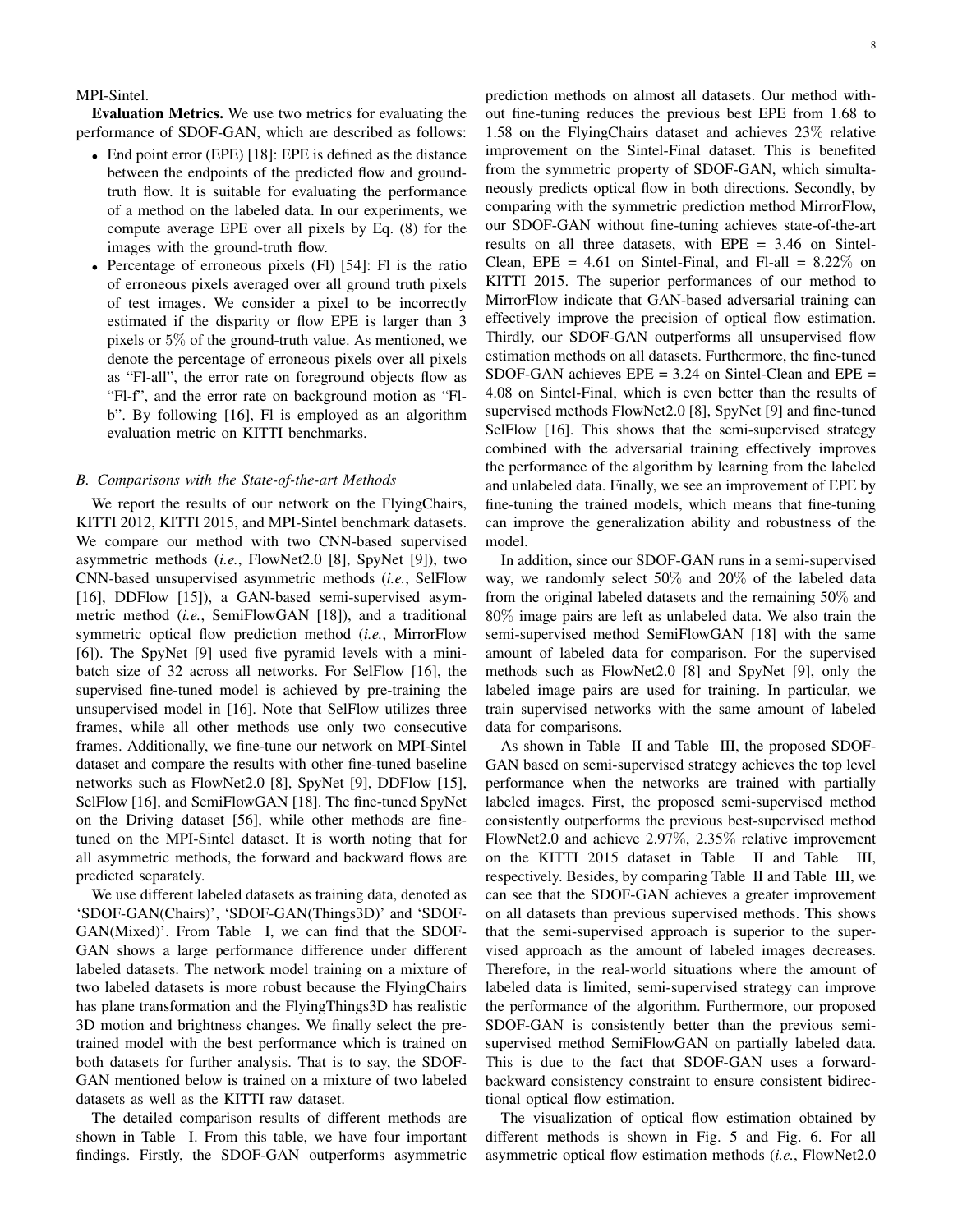TABLE I THE RESULTS OF VARIOUS METHODS ON THE FIVE DATASETS, WHERE "FT" REPRESENTS THE METHOD WITH FINE-TUNING.

|                 |                     | Chairs                   |            | Sintel-Clean             |                          | Sintel-Final |                          | <b>KITTI 2012</b>        |                          | <b>KITTI 2015</b> |                          |          |
|-----------------|---------------------|--------------------------|------------|--------------------------|--------------------------|--------------|--------------------------|--------------------------|--------------------------|-------------------|--------------------------|----------|
|                 | Methods             | <b>EPE</b>               | <b>EPE</b> | <b>EPE</b>               | <b>EPE</b>               | <b>EPE</b>   | <b>EPE</b>               | <b>EPE</b>               | Fl-all                   | $Fl-f$            | $F1-b$                   | Fl-all   |
|                 |                     |                          | train      | test                     | train                    | test         | train                    | test                     | test                     | test              | test                     | test     |
|                 | MirrorFlow [6]      |                          | ٠          | 3.32                     | $\overline{\phantom{a}}$ | 6.07         | $\overline{\phantom{a}}$ |                          |                          | 17.07%            | 8.93%                    | 10.29%   |
|                 | FlowNet2.0 [8]      | 1.68                     | 2.02       | 3.96                     | 3.14                     | 6.02         | 4.09                     | ٠                        | $\overline{\phantom{a}}$ | 10.75%            | 8.75%                    | 10.41\%  |
|                 | $FlowNet2.0-ft [8]$ | ۰.                       | 1.45       | 4.16                     | 2.01                     | 5.74         | 3.61                     | $\overline{\phantom{a}}$ |                          |                   |                          |          |
| Supervised      | SpyNet [9]          | 2.63                     | 4.12       | 6.69                     | 5.57                     | 8.43         | 9.12                     |                          |                          |                   |                          |          |
|                 | SpyNet-ft [9]       | 3.07                     | 3.17       | 6.64                     | 4.32                     | 8.36         | 8.25                     | 10.10                    | 20.97%                   | 36.96%            | 32.25%                   | 35.07%   |
|                 | SelFlow-ft $[16]$   | $\overline{\phantom{a}}$ | .68        | 3.74                     | 1.77                     | 4.26         | 0.76                     | 1.50                     | $6.19\%$                 | $8.02\%$          | 9.07%                    | 8.42%    |
|                 | SelFlow [16]        | $\overline{\phantom{a}}$ | 2.88       | 6.56                     | 3.87                     | 6.57         | 1.69                     | 2.20                     | 7.68%                    | 13.24%            | 14.75\%                  | 14.19%   |
| Unsupervised    | DDFlow $[15]$       | 2.97                     | 3.83       | $\overline{\phantom{a}}$ | 4.85                     | $\sim$       | 8.27                     | ٠                        |                          |                   |                          |          |
|                 | DDFlow-ft [15]      | 3.46                     | 2.92       | 6.18                     | 3.98                     | 7.40         | 2.35                     | 3.00                     | 8.86%                    | 14.51%            | 13.76%                   | 14.29%   |
|                 | SemiFlowGAN [18]    | 1.95                     | 3.30       | 6.28                     | 4.68                     | 7.61         | 7.16                     | 7.50                     | 17.21%                   |                   | $\overline{\phantom{a}}$ | 39.71\%  |
| Semi-supervised | SemiFlowGAN-ft [18] | 2.41                     | 2.41       | 6.27                     | 3.16                     | 7.31         | 5.23                     | 6.80                     | 16.30%                   |                   | ۰                        | 31.01%   |
|                 | SDOF-GAN (Chairs)   | 1.63                     | 3.25       | 6.22                     | 3.46                     | 6.50         | 4.12                     | 3.57                     | 13.26\%                  | 18.74%            | 15.37%                   | 17.12\%  |
|                 | SDOF-GAN (Things3D) | 1.61                     | 2.71       | 5.01                     | 3.04                     | 5.68         | 3.68                     | 2.82                     | 10.31%                   | 15.71%            | 13.13%                   | 14.58%   |
|                 | SDOF-GAN (Mixed)    | 1.58                     | 1.75       | 3.46                     | 2.70                     | 4.61         | 1.86                     | 2.57                     | 7.52%                    | 11.99%            | 9.12\%                   | 8.22%    |
|                 | SDOF-GAN(Mixed)-ft  | 1.65                     | 1.33       | 3.24                     | 1.75                     | 4.08         | 1.66                     | 1.57                     | 5.56%                    | 12.07%            | $8.05\%$                 | $8.03\%$ |

TABLE II THE RESULTS OF VARIOUS METHODS ON THE FIVE DATASETS WHEN 50% OF LABELED DATA FROM TRAINING DATASETS.

|                 |                  | Chairs | Sintel-Clean |            | Sintel-Final |            | <b>KITTI 2012</b> |            |        | <b>KITTI 2015</b> |                          |        |
|-----------------|------------------|--------|--------------|------------|--------------|------------|-------------------|------------|--------|-------------------|--------------------------|--------|
|                 | Methods          | EPE    | <b>EPE</b>   | <b>EPE</b> | <b>EPE</b>   | <b>EPE</b> | <b>EPE</b>        | <b>EPE</b> | Fl-all | $Fl-f$            | $F1-b$                   | Fl-all |
|                 |                  | test   | train        | test       | train        | test       | train             | test       | test   | test              | test                     | test   |
|                 | FlowNet2.0 $[8]$ | 2.06   | 2.54         | 4.21       | 3.32         | 6.19       | 4.25              |            |        | 17.88%            | 9.33%                    | 11.27% |
| Supervised      | SpyNet [9]       | 2.81   | 4.73         | 6.80       | 5.69         | 8.57       | 9.33              | -          | -      |                   |                          |        |
| Semi-supervised | SemiFlowGAN [18] | 2.30   | 3.41         | 6.37       | 4.75         | '.68       | 7.24              | .59        | 18.02% |                   | $\overline{\phantom{a}}$ | 39.82% |
|                 | SDOF-GAN         | 1.81   | 1.93         | 3.60       | 2.76         | 4.91       | 2.03              | 2.68       | 7.94%  | 12.38%            | $10.11\%$                | 8.30%  |

TABLE III THE RESULTS OF VARIOUS METHODS ON THE FIVE DATASETS WHEN 20% OF LABELED DATA FROM TRAINING DATASETS.

|                 |                  | Chairs |       | Sintel-Clean |            | Sintel-Final |                 | <b>KITTI 2012</b> |        |        | <b>KITTI 2015</b> |        |  |
|-----------------|------------------|--------|-------|--------------|------------|--------------|-----------------|-------------------|--------|--------|-------------------|--------|--|
|                 | Methods          |        | EPE   | <b>EPE</b>   | <b>EPE</b> | <b>EPE</b>   | <b>EPE</b>      | <b>EPE</b>        | Fl-all | $Fl-f$ | $F1-b$            | Fl-all |  |
|                 |                  | test   | train | test         | train      | test         | train           | test              | test   | test   | test              | test   |  |
| Supervised      | FlowNet2.0 [8]   | 2.35   | 2.60  | 4.33         | 3.40       | 6.28         | 4.36            | -                 | -      | 17.97% | 9.54%             | 11.71% |  |
|                 | SpyNet [9]       | 2.97   | 4.84  | 6.87         | 5.76       | 8.69         | 9.45            | ۰.                | -      |        |                   |        |  |
| Semi-supervised | SemiFlowGAN [18] | 2.37   | 3.46  | 6.42         | 4.83       | 7.74         | $^{\prime}$ .30 | 7.64              | 18.67% |        |                   | 39.93% |  |
|                 | SDOF-GAN         | 2.09   | 2.06  | 3.64         | 2.82       | 5.03         | 2.09            | 2.74              | 7.99%  | 12.53% | 10.20%            | 8.36%  |  |

[8], SpyNet [9], DDFlow [15], SelFlow [16], and SemiFlow-GAN [18]), forward flow and backward flow are obtained by swapping the source image and target image. We can clearly see that the SDOF-GAN is better than all the other methods on Sintel-Final. Our method produces the smoother flow fields compared with MirrorFlow and SemiFlowGAN. This means that combining the symmetric properties of optical flow and the adversarial training mechanism can effectively improve the performance of the algorithm. Apparently, Fig. 6 indicates that the SDOF-GAN can do better than previous methods on moving object boundaries. Besides, on the difficult KITTI 2015 dataset, SDOF-GAN is even slightly better than the classic symmetric method MirrorFlow. CNN-based asymmetric methods perform unsatisfactorily in object boundaries. In contrast, our GAN-based symmetric method further improves the precision of motion estimation through the forward-backward consistency constrain under a semi-supervised strategy.

#### *C. Ablation Study*

In addition, to emphasize the importance of our introduced symmetric constraint (forward-backward consistency) and adversarial loss, we design four variants of SDOF-GAN and compare them with the completed SDOF-GAN on Sintel-Clean, Sintel-Final, and KITTI 2015 datasets. Specifically, we first remove the symmetry loss (forward-backward consistency loss) from SDOF-GAN to form a variant named "DOF-GAN", which learns the bidirectional flow fields independently. Then, we remove the adversarial loss of SDOF-GAN and degenerate our model to a fully supervised setting (denoted as "SDOF-S"). SDOF-S is carried out by minimizing the squared error between the estimated flow and the ground-truth. Besides, we use the data term  $\mathcal{L}_{data}$  in Eq. (4) to replace the adversarial loss and arrive at an unsupervised learning setting denoted as "SDOF-U". Finally, we train the generator of SDOF-GAN to a semi-supervised deep network (denoted as "SDOF-Semi").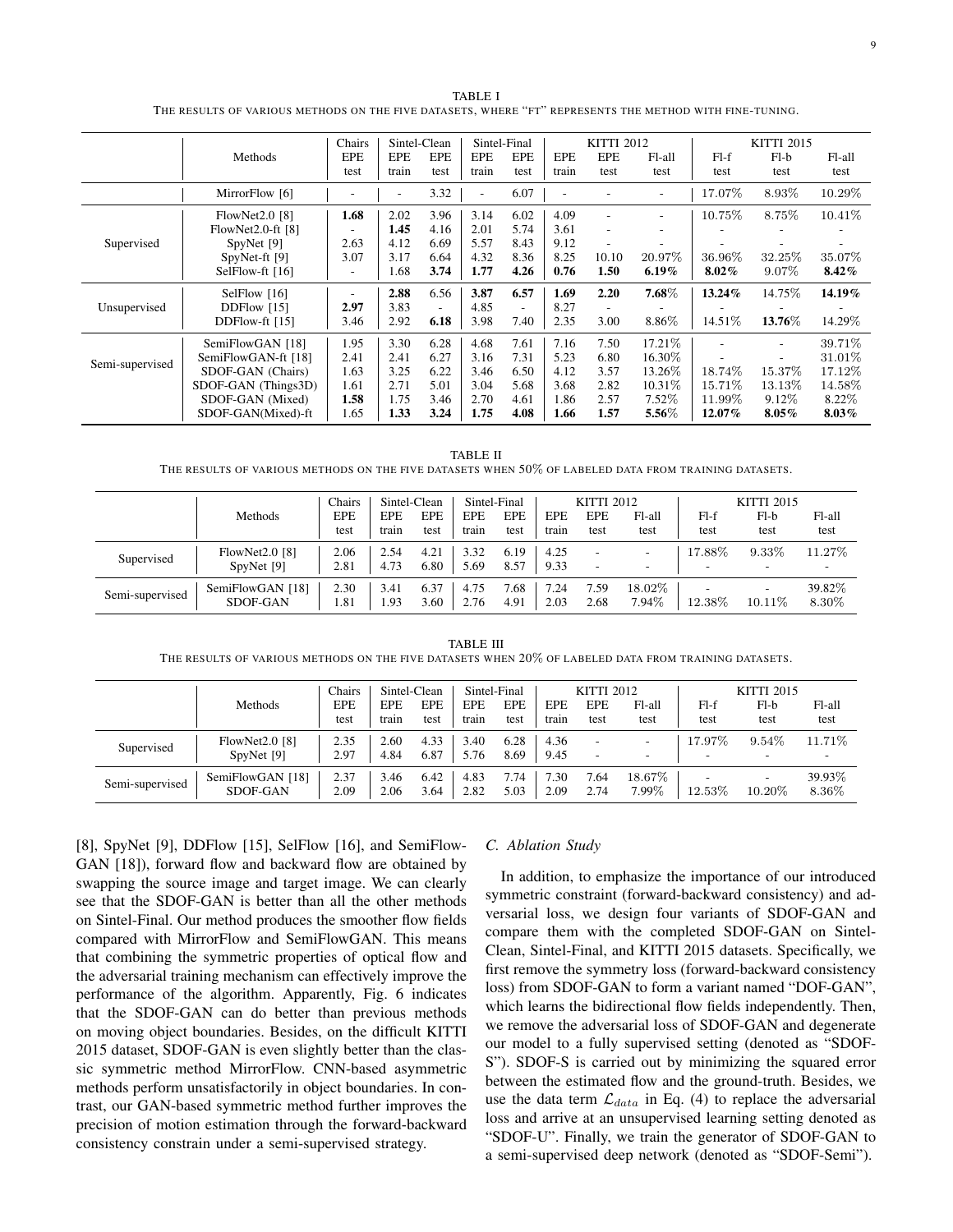

Fig. 5. Visualization of results on Sintel-Final dataset. The overlaid image pair on the upper left is the input image pair. In the lower left corner of each flow map: 'F' represents forward flow and 'B' represents backward flow.



Fig. 6. Visualization of results on KITTI 2015 dataset. The overlaid image pair on the upper left is the input image pair. In the lower left corner of each flow map: 'F' represents forward flow and 'B' represents backward flow.

*1) Symmetry Analysis:* Table IV shows the quantitative evaluation of SDOF-GAN and its asymmetric variant DOF-GAN. We can find that the error produced by the symmetric method decreases substantially by about 3.7% on KITTI 2015 dataset. Furthermore, the symmetric method achieves better performance than the asymmetric method on the MPI-Sintel dataset, especially on "Final" data. This implies that the symmetry constraint makes significant contribution to the high accuracy of optical flow estimation. As shown in Fig. 7, an asymmetric approach may produce bias and cause object boundaries to be ambiguous. In addition, the curves of adversarial loss are shown in Fig. 9 (b). One could observe that the value of loss in SDOF-GAN drops faster than the loss in DOF-GAN. The underlying reason may be that the symmetry constraint controls the consistency of the bidirectional flows, therefore the decreasing speed of the loss value is accelerated.

*2) Adversary Analysis:* Optical flow estimation traditionally relies on the assumptions of brightness constancy and spatial smoothness. Arguably, this produces limited precision in predicting the optical flow in the boundary region and in the presence of complex motion. From Table IV, we can find that the flow accuracy of our SDOF-GAN significantly surpasses the three variants (*i.e.*, SDOF-S, SDOF-U, and SDOF-Semi). From the visualization results in Fig. 8, we see that SDOF-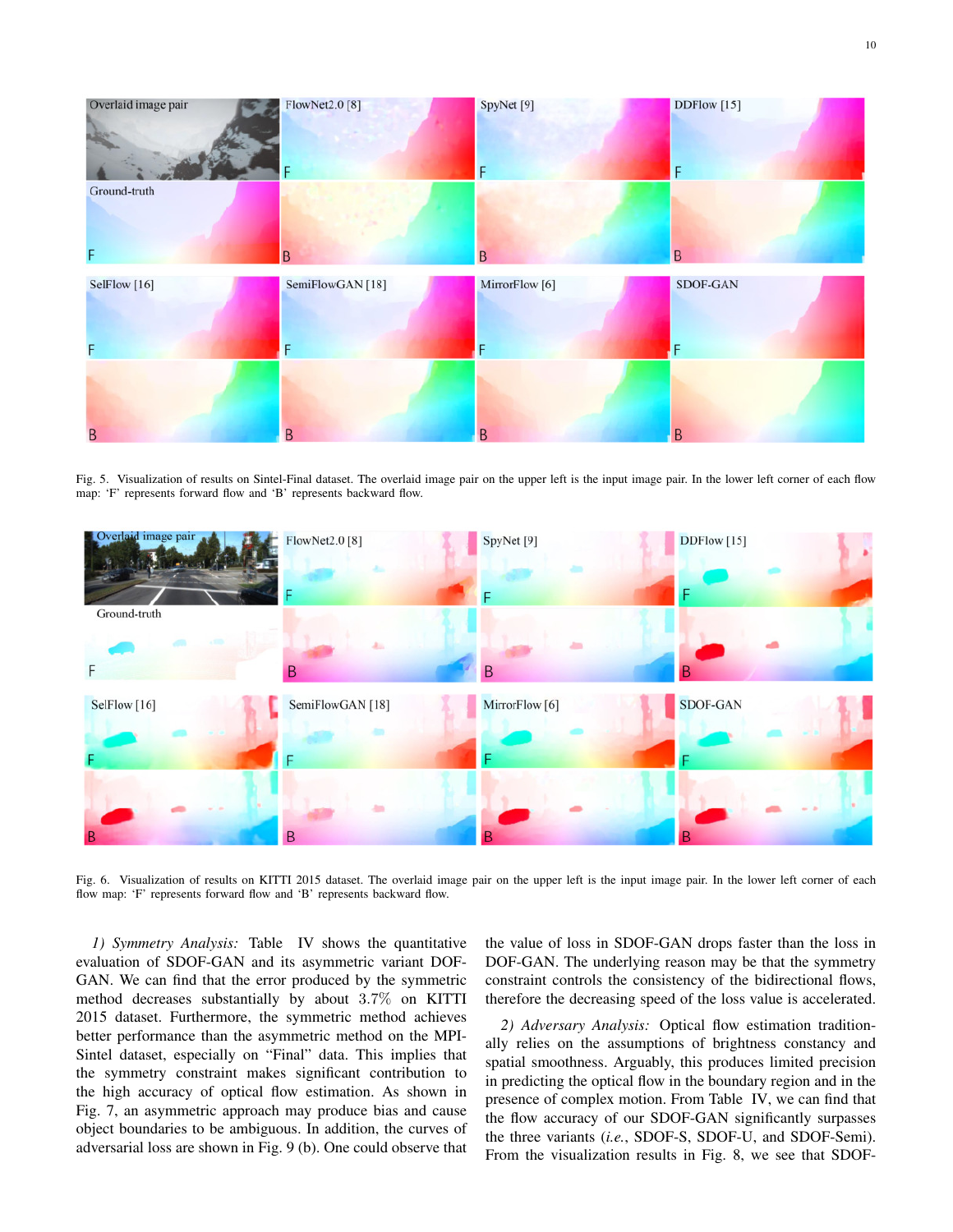

Fig. 7. Visual comparison of our symmetric (SDOF-GAN) and asymmetric (DOF-GAN) models on Sintel-Clean dataset.



Fig. 8. Visual comparison of our models with and without GAN on Sintel-Final dataset. Here we only show the flow field in one direction.

TABLE IV THE RESULTS OF THREE VARIANTS OF SDOF-GAN. "DOF-GAN" DENOTES THE PROPOSED FRAMEWORK WITHOUT SYMMETRIC CONSTRAINT, "SDOF-S" DENOTES THE PROPOSED FRAMEWORK THAT IS TRAINED IN A SUPERVISED FASHION, "SDOF-U" REPRESENTS THAT THE PROPOSED METHOD IS TRAINED IN AN UNSUPERVISED FASHION, AND "SDOF-SEMI" IS THE SEMI-SUPERVISED DEEP MODEL WITHOUT GAN ARCHITECTURE.

| Methods   | Sintel-Clean   Sintel-Final |      | <b>KITTI 2015</b>        |        |           |  |  |  |  |
|-----------|-----------------------------|------|--------------------------|--------|-----------|--|--|--|--|
|           | <b>EPE</b>                  | EPE. | $F[-f]$                  | $F1-h$ | $F1-$ all |  |  |  |  |
| DOF-GAN   | 3.80                        | 5.56 | $14.82\%$ 11.95% 11.96%  |        |           |  |  |  |  |
| SDOF-S    | 3.70                        | 5.03 | $12.32\%$ 9.29\% 9.45\%  |        |           |  |  |  |  |
| SDOF-U    | 4.21                        | 5.59 | 14.51% 12.03% 12.07%     |        |           |  |  |  |  |
| SDOF-Semi | 3.77                        | 5.11 | 12.21% 10.18% 10.42%     |        |           |  |  |  |  |
| SDOF-GAN  | 3.46                        | 4.61 | $ 11.99\%$ 9.12\% 8.22\% |        |           |  |  |  |  |

GAN yields higher accuracy in predicting optical flow at motion boundaries than all the other variants, especially the unsupervised method "SDOF-U". This is due to the brightness constancy used in unsupervised method does not hold in the occluded regions and motion boundaries. Moreover, the convergence speed of the models with and without GAN (*i.e.*, SDOF-S, SDOF-U, and SDOF-Semi) is also compared. The convergence curves of different models are shown in Fig. 9 (a). For SDOF-GAN, we show the loss curve of the generator



Fig. 9. The subgraph (a) presents the training curves for the model with GAN structure (*i.e.*, SDOF-GAN) and without GAN structure (*i.e.*, SDOF-S, SDOF-U and SDOF-Semi) during training. The subgraph (b) presents the training curves for the model with symmetry constraint (*i.e.*, SDOF-GAN) and without symmetry constraint (*i.e.*, DOF-GAN) during training. The loss values of different models have been rescaled to the same range.

model during training. We can find that the GAN-based model performs a faster convergence rate than the model without GAN. Therefore, it can be seen that the use of adversarial loss term improves the performance when compared with the variants that do not contain a discriminator.

*3) Parameter Sensitivity:* For the proposed SDOF-GAN, the weighting parameters of different losses may significantly affect optical flow estimation performance. In this section, we evaluate how the selections of each of the parameters  $\lambda_1$ ,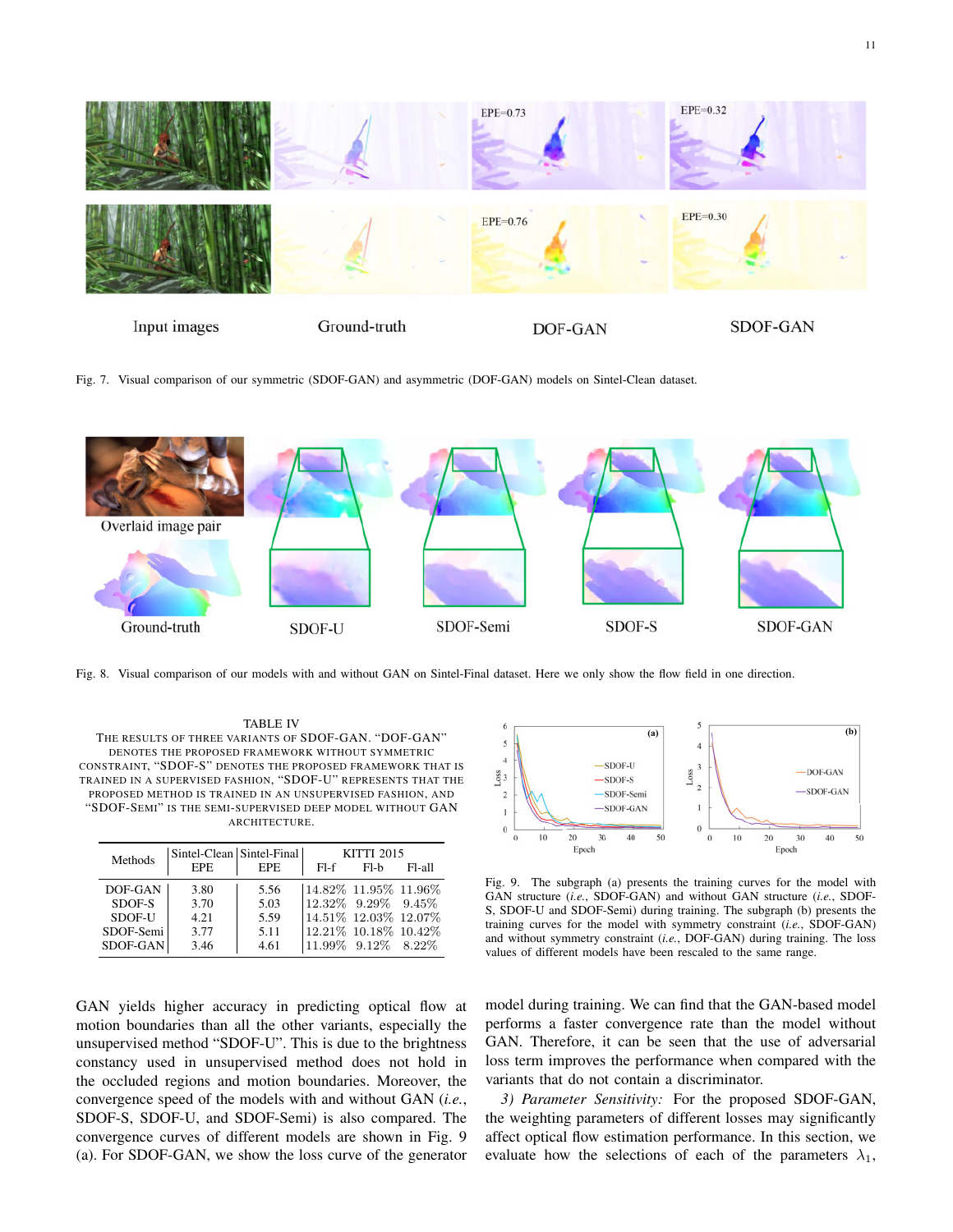

Fig. 10. The results produced by the SDOF-GAN under different weighting parameters. For Sintel-Clean and Sintel-Final, the vertical axis represents EPE. For KITTI 2015, the vertical axis represents Fl-all. (a) presents the results by changing  $\lambda_1$  when fixing  $\lambda_2$  to 0.1 and  $\lambda_3$  to 0.01; (b) presents the results by changing  $\lambda_2$  when fixing  $\lambda_1$  to 0.01 and  $\lambda_3$  to 0.01; (c) presents the results by changing  $\lambda_3$  when fixing  $\lambda_1$  to 0.01 and  $\lambda_2$  to 0.1.

 $\lambda_2$ , and  $\lambda_3$  influence the model performance. For the three weighting parameters, we fix two of them and vary the value of the other one. Fig. 10 shows how the performance of optical flow estimation on the test set is influenced by the weighting parameters in the proposed SDOF-GAN. From the results, we can see that when a smaller or larger weight is assigned to the loss, the performance of the network will degrade. It is difficult to find the optimal parameter combination for all evaluated datasets based on grid search. Therefore, we choose a combination  $\lambda_1 = 0.01$ ,  $\lambda_2 = 0.1$ , and  $\lambda_3 = 0.01$  that performs well in most cases.

## *D. Computational Speed*

Here we compare the testing time of our SDOF-GAN with other baseline methods. For the asymmetric methods (*i.e.*, FlowNet2.0 [8], SpyNet [9], DDFlow [15], and SemiFlow-GAN [18]), we only calculate the time of the forward flow prediction. For SelFlow [16], we count the total time of predicting bidirectional flows from the current image to the previous image and from the current image to the next image.

#### TABLE V

COMPUTATIONAL COST OF SEVEN DIFFERENT METHODS IN THE TESTING STAGE. ALL REPORTED TIME CONSUMPTIONS ARE MEASURED ON THE KITTI 2015 DATASET EXCLUDING THE IMAGE LOADING TIME. NOTE THAT THE LAST ROW SHOWS THE TIME OBTAINED BY UNIDIRECTIONAL FLOW OR BIDIRECTIONAL FLOWS. "F" DENOTES THE FORWARD FLOW ESTIMATION, AND "B" DENOTES THE BACKWARD FLOW ESTIMATION.

| Methods   FlowNet   SpyNet   DDFlow   Selflow   SemiFlow   Mirror   SDOF<br>  2.0 [8]   [9]   [15]   [16]   GAN [18]   Flow [6]   -GAN |  |  |  |  |  |
|----------------------------------------------------------------------------------------------------------------------------------------|--|--|--|--|--|
| Hardware GPU   GPU   GPU   GPU   GPU   CPU   GPU                                                                                       |  |  |  |  |  |
| Time(sec) $0.18$   0.1   0.47   0.43   0.19   1172   0.27                                                                              |  |  |  |  |  |
| Direction   F   F   F   F&B   F   F&B   F&B                                                                                            |  |  |  |  |  |

As shown in Table V, we compute the run-time of different methods in seconds. From the experimental results, we find that our method is more efficient than the traditional symmetric flow estimation method (*i.e.*, MirrorFlow) and the CNN-based unsupervised approaches (*i.e.*, DDFlow, SelFlow). That is to say, our GAN-based symmetric flow estimation method is superior to all other bidirectional flows prediction methods in terms of computational efficiency. The calculation speed of SDOF-GAN is comparable to the unidirectional flow estimation methods (*i.e.*, FlowNet2.0 and SemiFlowGAN). The speed of our method is slightly slower than the currently published most efficient method (*i.e.*, SpyNet) for optical flow estimation. This is mainly because that the SpyNet only estimates the flow in one direction and the network structure of SpyNet is relatively simple. In general, our proposed symmetric optical flow estimation method SDOF-GAN effectively overcomes the time-consuming defect and slow convergence by using a forward-backward consistency constraint and the adversarial training mechanism. Therefore, SDOF-GAN makes a good balance between efficiency and accuracy.

#### VII. CONCLUSION

In this paper, we have proposed SDOF-GAN for achieving symmetric optical flow estimation with generative adversarial networks. Specifically, it achieves symmetric effect in optical flow estimation by jointly estimating the forward and backward flows while enforcing consistency between them. In addition, it is trained adversarially to learn the pattern of the error map between the target image and the one obtained by warping the source image. Moreover, SDOF-GAN is trained in a semi-supervised fashion with which both the labeled and unlabeled data can be fully exploited. Experimental results show the superior performances of SDOF-GAN to several other representative state-of-the-art techniques. Our future work would focus on incorporating occlusion-disocclusion symmetry as well in SDOF-GAN.

#### ACKNOWLEDGMENT

This work is supported by the National Natural Science Foundation of China (No. 81871508; No. 61773246; No. 61702313; No. 61973162; No. 62072289); Major Program of Shandong Province Natural Science Foundation (No. ZR2018ZB0419); Postdoctoral Science Foundation of China (No. 2017M612338) and Fundamental Research Funds for the Central Universities (No. 30920032202).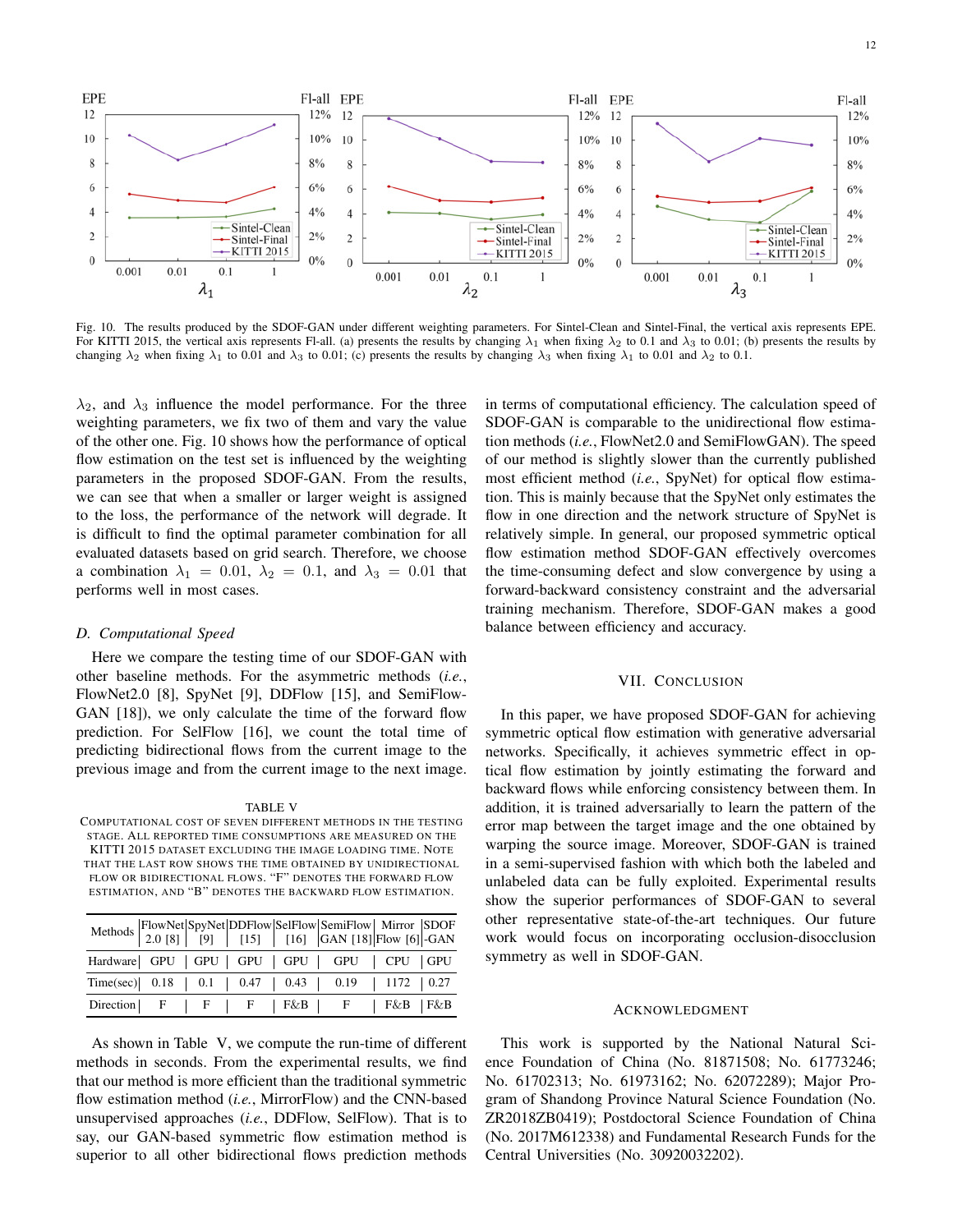#### **REFERENCES**

- [1] L. Alvarez, J. Weickert, and J. Sánchez, "Reliable estimation of dense optical flow fields with large displacements," vol. 39, no. 1. Springer, 2000, pp. 41–56.
- [2] E. Mémin and P. Pérez, "Dense estimation and object-based segmentation of the optical flow with robust techniques," vol. 7, no. 5. IEEE, 1998, pp. 703–719.
- [3] J. Revaud, P. Weinzaepfel, Z. Harchaoui, and C. Schmid, "Epicflow: Edge-preserving interpolation of correspondences for optical flow," in *Proceedings of the IEEE Conference on Computer Vision and Pattern Recognition*, 2015, pp. 1164–1172.
- [4] L. Alvarez, C. A. Castano, M. García, K. Krissian, L. Mazorra, A. Salgado, and J. Sánchez, "Symmetric optical flow," in *International Conference on Computer Aided Systems Theory*. Springer, 2007, pp. 676–683.
- [5] L. Alvarez, R. Deriche, T. Papadopoulo, and J. Sánchez, "Symmetrical dense optical flow estimation with occlusions detection," in *European Conference on Computer Vision*. Springer, 2002, pp. 721–735.
- [6] J. Hur and S. Roth, "Mirrorflow: Exploiting symmetries in joint optical flow and occlusion estimation," in *Proceedings of the IEEE International Conference on Computer Vision*, 2017, pp. 312–321.
- [7] A. Dosovitskiy, P. Fischer, E. Ilg, P. Hausser, C. Hazirbas, V. Golkov, P. Van Der Smagt, D. Cremers, and T. Brox, "Flownet: Learning optical flow with convolutional networks," in *Proceedings of the IEEE International Conference on Computer Vision*, 2015, pp. 2758–2766.
- [8] E. Ilg, N. Mayer, T. Saikia, M. Keuper, A. Dosovitskiy, and T. Brox, "Flownet 2.0: Evolution of optical flow estimation with deep networks," in *Proceedings of the IEEE Conference on Computer Vision and Pattern Recognition*, 2017, pp. 2462–2470.
- [9] A. Ranjan and M. J. Black, "Optical flow estimation using a spatial pyramid network," in *Proceedings of the IEEE Conference on Computer Vision and Pattern Recognition*, 2017, pp. 4161–4170.
- [10] Z. Teed and J. Deng, "Raft: Recurrent all-pairs field transforms for optical flow," in *European Conference on Computer Vision*. Springer, 2020, pp. 402–419.
- [11] S. Zhao, Y. Sheng, Y. Dong, E. I. Chang, Y. Xu *et al.*, "Maskflownet: Asymmetric feature matching with learnable occlusion mask," in *Proceedings of the IEEE/CVF Conference on Computer Vision and Pattern Recognition*, 2020, pp. 6278–6287.
- [12] A. Ahmadi and I. Patras, "Unsupervised convolutional neural networks for motion estimation," in *IEEE International Conference on Image Processing (ICIP)*. IEEE, 2016, pp. 1629–1633.
- [13] J. Y. Jason, A. W. Harley, and K. G. Derpanis, "Back to basics: Unsupervised learning of optical flow via brightness constancy and motion smoothness," in *European Conference on Computer Vision*. Springer, 2016, pp. 3–10.
- [14] Y. Wang, Y. Yang, Z. Yang, L. Zhao, P. Wang, and W. Xu, "Occlusion aware unsupervised learning of optical flow," in *Proceedings of the IEEE Conference on Computer Vision and Pattern Recognition*, 2018, pp. 4884–4893.
- [15] P. Liu, I. King, M. R. Lyu, and J. Xu, "Ddflow: Learning optical flow with unlabeled data distillation," 2019.
- [16] P. Liu, M. Lyu, I. King, and J. Xu, "Selflow: Self-supervised learning of optical flow," in *Proceedings of the IEEE Conference on Computer Vision and Pattern Recognition*, 2019.
- [17] Y. Kuznietsov, J. Stuckler, and B. Leibe, "Semi-supervised deep learning for monocular depth map prediction," in *Proceedings of the IEEE Conference on Computer Vision and Pattern Recognition*, 2017, pp. 6647–6655.
- [18] W.-S. Lai, J.-B. Huang, and M.-H. Yang, "Semi-supervised learning for optical flow with generative adversarial networks," in *Advances in Neural Information Processing Systems*, 2017, pp. 354–364.
- [19] Y. Yang and S. Soatto, "Conditional prior networks for optical flow," in *Proceedings of the European Conference on Computer Vision (ECCV)*, 2018, pp. 271–287.
- [20] A. Odena, "Semi-supervised learning with generative adversarial networks," 2016.
- [21] R. K. Thakur and S. Mukherjee, "A conditional adversarial network for scene flow estimation," in *2019 28th IEEE International Conference on Robot and Human Interactive Communication (RO-MAN)*. IEEE, 2019, pp. 1–6.
- [22] K. Ohnishi, S. Yamamoto, Y. Ushiku, and T. Harada, "Hierarchical video generation from orthogonal information: Optical flow and texture," 2017.
- [23] P. Yan, S. Xu, A. R. Rastinehad, and B. J. Wood, "Adversarial image registration with application for mr and trus image fusion," in *Interna-*

*tional Workshop on Machine Learning in Medical Imaging*. Springer, 2018, pp. 197–204.

- [24] J. Fan, X. Cao, Z. Xue, P.-T. Yap, and D. Shen, "Adversarial similarity network for evaluating image alignment in deep learning based registration," in *International Conference on Medical Image Computing and Computer-Assisted Intervention*. Springer, 2018, pp. 739–746.
- [25] I. J. Goodfellow, J. Pougetabadie, M. Mirza, X. Bing, D. Wardefarley, S. Ozair, A. Courville, and Y. Bengio, "Generative adversarial networks," vol. 3, 2014, pp. 2672–2680.
- [26] P. Weinzaepfel, J. Revaud, Z. Harchaoui, and C. Schmid, "Deepflow: Large displacement optical flow with deep matching," in *Proceedings of the IEEE International Conference on Computer Vision*, 2013, pp. 1385–1392.
- [27] P. Zille, T. Corpetti, L. Shao, and X. Chen, "Observation model based on scale interactions for optical flow estimation," vol. 23, no. 8. IEEE, 2014, pp. 3281–3293.
- [28] D. Rüfenacht and D. Taubman, "Hevc-epic: Fast optical flow estimation from coded video via edge-preserving interpolation," vol. 27, no. 6. IEEE, 2018, pp. 3100–3113.
- [29] G. E. Christensen and H. J. Johnson, "Consistent image registration," vol. 20, no. 7. IEEE, 2001, pp. 568–582.
- [30] J. Zhang, "Inverse-consistent deep networks for unsupervised deformable image registration," 2018.
- [31] Z. Zhang, L. Yang, and Y. Zheng, "Translating and segmenting multimodal medical volumes with cycle-and shape-consistency generative adversarial network," in *Proceedings of the IEEE Conference on Computer Vision and Pattern Recognition*, 2018, pp. 9242–9251.
- [32] X. Mao, Q. Li, H. Xie, R. Y. Lau, Z. Wang, and S. Paul Smolley, "Least squares generative adversarial networks," in *Proceedings of the IEEE International Conference on Computer Vision*, 2017, pp. 2794–2802.
- [33] M. Arjovsky, S. Chintala, and L. Bottou, "Wasserstein gan," 2017.
- [34] P. Isola, J.-Y. Zhu, T. Zhou, and A. A. Efros, "Image-to-image translation with conditional adversarial networks," in *Proceedings of the IEEE Conference on Computer Vision and Pattern Recognition*, 2017, pp. 1125–1134.
- [35] L. Wang, X. Xu, Y. Yu, R. Yang, R. Gui, Z. Xu, and F. Pu, "Sar-tooptical image translation using supervised cycle-consistent adversarial networks," vol. 7. IEEE, 2019, pp. 129 136–129 149.
- [36] K. Lata, M. Dave, and K. Nishanth, "Image-to-image translation using generative adversarial network," in *2019 3rd International conference on Electronics, Communication and Aerospace Technology (ICECA)*. IEEE, 2019, pp. 186–189.
- [37] C. Ledig, L. Theis, F. Huszár, J. Caballero, A. Cunningham, A. Acosta, A. Aitken, A. Tejani, J. Totz, Z. Wang *et al.*, "Photo-realistic single image super-resolution using a generative adversarial network," in *Proceedings of the IEEE Conference on Computer Vision and Pattern Recognition*, 2017, pp. 4681–4690.
- [38] H. Wang, W. Wu, Y. Su, Y. Duan, and P. Wang, "Image super-resolution using a improved generative adversarial network," in *2019 IEEE 9th International Conference on Electronics Information and Emergency Communication (ICEIEC)*. IEEE, 2019, pp. 312–315.
- [39] T. Chen, S. Kornblith, K. Swersky, M. Norouzi, and G. E. Hinton, "Big self-supervised models are strong semi-supervised learners," vol. 33, 2020.
- [40] A. Sedghi, J. Luo, A. Mehrtash, S. Pieper, C. M. Tempany, T. Kapur, P. Mousavi, and W. M. Wells III, "Semi-supervised deep metrics for image registration," 2018.
- [41] A. Hering, S. Kuckertz, S. Heldmann, and M. P. Heinrich, "Enhancing label-driven deep deformable image registration with local distance metrics for state-of-the-art cardiac motion tracking," in *Bildverarbeitung fur die Medizin 2019 ¨* . Springer, 2019, pp. 309–314.
- [42] M. Jaderberg, K. Simonyan, A. Zisserman *et al.*, "Spatial transformer networks," in *Advances in Neural Information Processing Systems*, 2015, pp. 2017–2025.
- [43] S. Meister, J. Hur, and S. Roth, "UnFlow: Unsupervised learning of optical flow with a bidirectional census loss," in *AAAI*, New Orleans, Louisiana, Feb. 2018.
- [44] G. Ma, Y. Zhu, and X. Zhao, "Learning image from projection: a fullautomatic reconstruction (far) net for sparse-views computed tomography," 2019.
- [45] O. Ronneberger, P. Fischer, and T. Brox, "U-net: Convolutional networks for biomedical image segmentation," in *International Conference on Medical Image Computing and Computer-assisted Intervention*. Springer, 2015, pp. 234–241.
- [46] B. Xu, N. Wang, T. Chen, and M. Li, "Empirical evaluation of rectified activations in convolutional network," 2015.